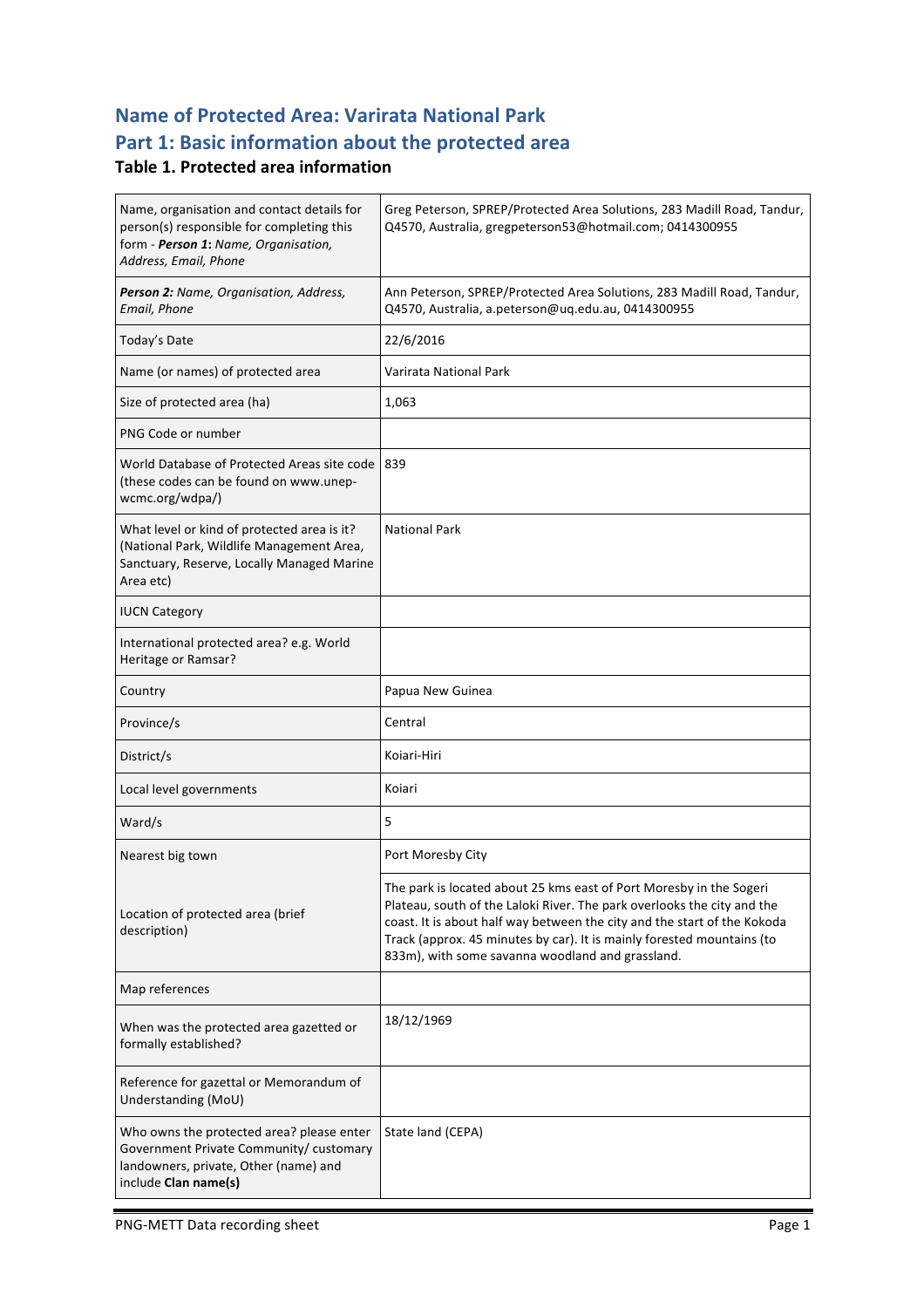| Number of households living in the<br>protected area                                                                                                                            | 0                                                                                                                                                                                                                                                                                                                                                                                                                                                                                                                                             |
|---------------------------------------------------------------------------------------------------------------------------------------------------------------------------------|-----------------------------------------------------------------------------------------------------------------------------------------------------------------------------------------------------------------------------------------------------------------------------------------------------------------------------------------------------------------------------------------------------------------------------------------------------------------------------------------------------------------------------------------------|
| Population size within the protected area                                                                                                                                       | 0                                                                                                                                                                                                                                                                                                                                                                                                                                                                                                                                             |
| Who manages the protected area? (e.g.<br>please enter government, customary<br>landowners [add clan names] management<br>committee [how many and what gender])                  | <b>CEPA</b>                                                                                                                                                                                                                                                                                                                                                                                                                                                                                                                                   |
| Total number of staff (this means anyone<br>working on the protected area in paid jobs -<br>whether NGOs, community, rangers or<br>customary landowners                         | 2                                                                                                                                                                                                                                                                                                                                                                                                                                                                                                                                             |
| Temporary paid workers 1                                                                                                                                                        |                                                                                                                                                                                                                                                                                                                                                                                                                                                                                                                                               |
| Permanent paid workers                                                                                                                                                          | 1 (One staff member is based at Varirata National Park and is supervised<br>by a CEPA staff member from CEPA headquarters in Port Morersby).                                                                                                                                                                                                                                                                                                                                                                                                  |
| Annual budget (US\$) - excluding staff salary<br>costs                                                                                                                          | US\$30,000 (K72000)                                                                                                                                                                                                                                                                                                                                                                                                                                                                                                                           |
| Operational (recurrent) funds                                                                                                                                                   | 0                                                                                                                                                                                                                                                                                                                                                                                                                                                                                                                                             |
| Project or special funds                                                                                                                                                        | 0                                                                                                                                                                                                                                                                                                                                                                                                                                                                                                                                             |
| Reason for park establishment                                                                                                                                                   | To protect important scenery and biodiversity.                                                                                                                                                                                                                                                                                                                                                                                                                                                                                                |
| What are the main values for which the area<br>is designated (Fill this out after data sheet 2)                                                                                 | Recreation, bird watching, protecting cultural, education and scientific<br>values.                                                                                                                                                                                                                                                                                                                                                                                                                                                           |
| List the primary protected area management<br>objectives (add lines if needed after the<br>most important objectives):<br>Management objective 1                                | Protection of biodiversity                                                                                                                                                                                                                                                                                                                                                                                                                                                                                                                    |
| Management objective 2                                                                                                                                                          | Protection of cultural values                                                                                                                                                                                                                                                                                                                                                                                                                                                                                                                 |
| Management objective 3                                                                                                                                                          | Foster and promote tourism                                                                                                                                                                                                                                                                                                                                                                                                                                                                                                                    |
| Number of people involved in answering the<br>assessment questions                                                                                                              | 11                                                                                                                                                                                                                                                                                                                                                                                                                                                                                                                                            |
| Name/organisation/contact details of<br>people participating the assessment (Please<br>do not insert return/enter or dot points)                                                | Omoro Asi, Depo Village, Narime Clan, Former Chairman, 73216996; Gabe<br>Asi, (as above); Arron Warite, Nadeka Clan, Chairman, Gagibevai Village,<br>PO Box 3935, Boroko, NCD, 73208631; Kala Meia, Nagere Village, Omani<br>Clan, Chairman, 71272404; Nuxsie Nuana-Momoa, Nadeka Clan,<br>70594455; Grace Meia, Omani Clan, 72685604; Kelly Womara, Ianari<br>Clan, Chairman, 73120444; Kisea Tiube, CEPA, Varirata National Park,<br>Ranger, CEPA, Ianari Clan, 76658565; Benside Thomas, CEPA; James Sabi,<br>CEPA; Fredrick Ohmana, CEPA. |
| Customary landowners/other community;<br>CEPA, Other national government agency;<br>Provincial govt; local level govt; Protected<br>area staff (anyone working on the protected | Customary landowners; CEPA.                                                                                                                                                                                                                                                                                                                                                                                                                                                                                                                   |
| area in paid jobs; NGO; Donors; External<br>experts; Others                                                                                                                     |                                                                                                                                                                                                                                                                                                                                                                                                                                                                                                                                               |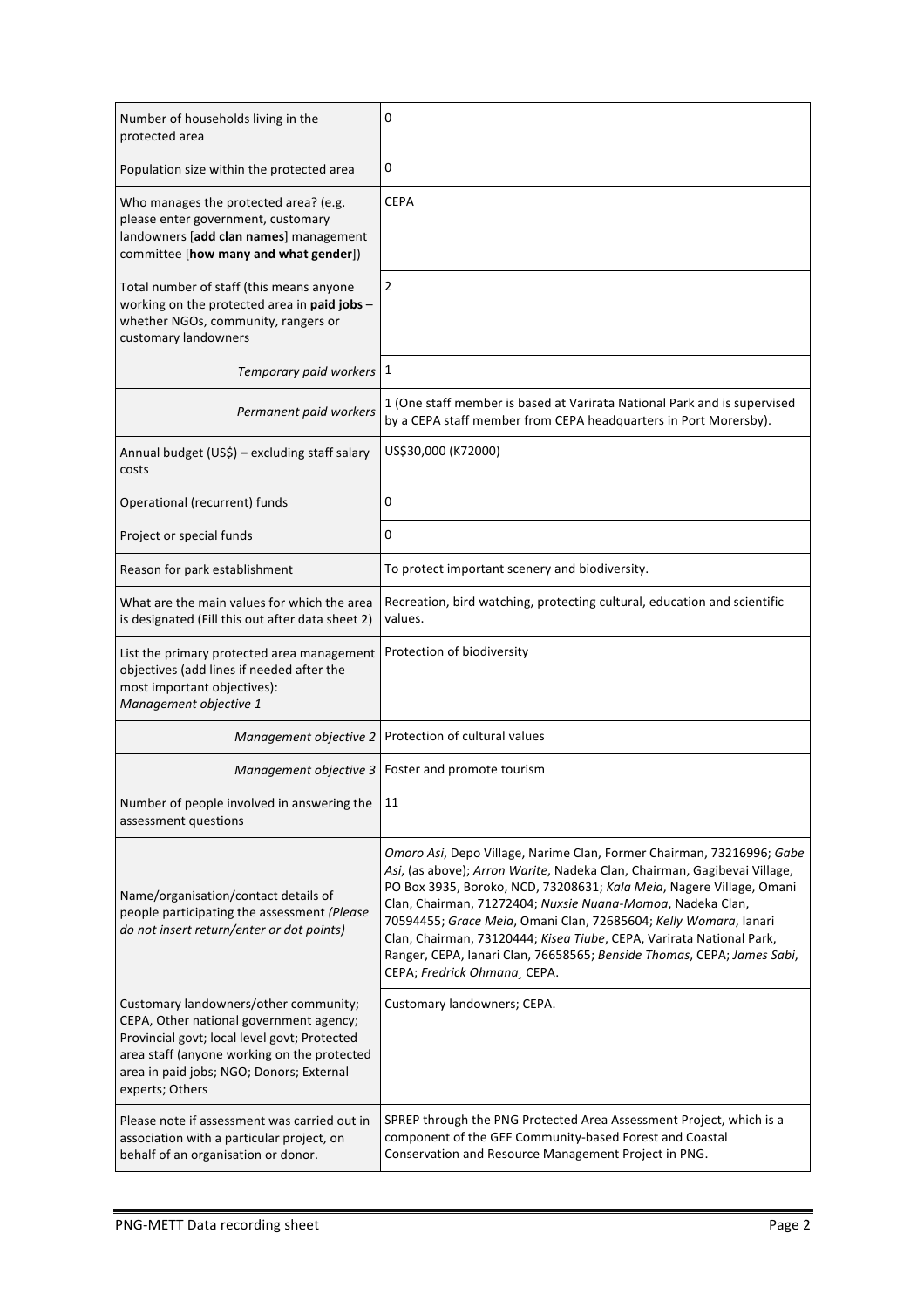### Part 2: What makes this protected area special and important?

The former Wariarata National Park was dedicated in 1963 under a Board of Trustees. In 1966 the park was re-gazetted under the Lands Ordinance 1962-1967 for the purpose of a National Park and Flora and Fauna Reserve. On 18 December 1969 the park name was changed to Varirata National Park and was re-dedicated. The park has high value due to its closeness to Port Moresby and is used by residents of the city and other tourists. It is popular for walking and hiking, picnicking and for the park has panoramic views over from the escarpment to the surrounding hills, coastline and city of Port Moresby. There is a joint five year CEPA and Jika project (2015-2020) to monitor and assess the biodiversity values of the park and to improve the facilities of the park. The park has important biodiversity values (e.g. for birds [cassowary, megapode, parrots, butterflies and poisonous birds], reptiles, bandicoots, and poisonous snakes and this is the basis for its importance for education and scientific research. It is also has high cultural value, in relation to the tree houses and sacred/secret sites and has important recreational values. There are five main walking tracks that are well signposted, several lookout points, and several recreational facilities (e.g. picnic shelters, BBQ sites, and camping sites). The road access is very good, with bitumen roads.

| No.            | <b>Key values</b>                    | <b>Brief description</b>                                                                                                                                                                                                                                                                                                                                                                                                                                                                                                                            | <b>Note if</b><br>endangered<br>species or<br>ecosystem (IUCN) |
|----------------|--------------------------------------|-----------------------------------------------------------------------------------------------------------------------------------------------------------------------------------------------------------------------------------------------------------------------------------------------------------------------------------------------------------------------------------------------------------------------------------------------------------------------------------------------------------------------------------------------------|----------------------------------------------------------------|
| $\mathbf{1}$   | Biodiversity                         | Important for birds e.g. cassowary (2 species), parrots,<br>kingfishers, birds of paradise (e.g. Raggiana), bower birds,<br>white cockatoos, pitohui (pitohudichrous), megapodes;<br>butterflies; wallabies; all four deadly PNG snakes are found<br>in the WMA (i.e. black, taipan, diamond head, death<br>adder); spotted cuscus; and bandicoots. It contains<br>important vegetation (tropical rain forest, savannah<br>woodland, grassland and gallery forest), with a diversity of<br>plants including orchids, ferns, bamboo and lawyer cane. |                                                                |
| $\overline{2}$ | Rare animals                         | The giant bandicoot has not been seen for some time. The<br>poisonous bird, the hooded pitohui (pitohudichrous) -<br>when the bird is squeezed it exudes a poison (researched<br>by Dr Jack Dumbacher, Smithsonian Institution). The bird is<br>not eaten by the local people as it is taboo.                                                                                                                                                                                                                                                       |                                                                |
| 3              | Mountains, scenery<br>and recreation | Provides scenic lookouts to the coastline, mountains and<br>Port Moresby. There are well-maintained walking tracks<br>through the mountains and several picnic shelters and<br>BBQ facilities and a camping area. There was a guest<br>facility, but this is not operational.                                                                                                                                                                                                                                                                       |                                                                |
| $\overline{4}$ | Tree houses/culture                  | Important customary/traditional structures in our society<br>that need to be protected.                                                                                                                                                                                                                                                                                                                                                                                                                                                             |                                                                |
| 5              | <b>Education and</b><br>research     | There is a current CEPA-Jika project with funding directed<br>to Varirata e.g. cameras to monitor movement of people<br>and animals, biodiversity assessment, track improvement<br>and management. UPNG students also undertake research<br>in the area, and this supports their educational studies.<br>Local schools and scout groups also use the park.                                                                                                                                                                                          |                                                                |

#### Table 2. Key values of the protected area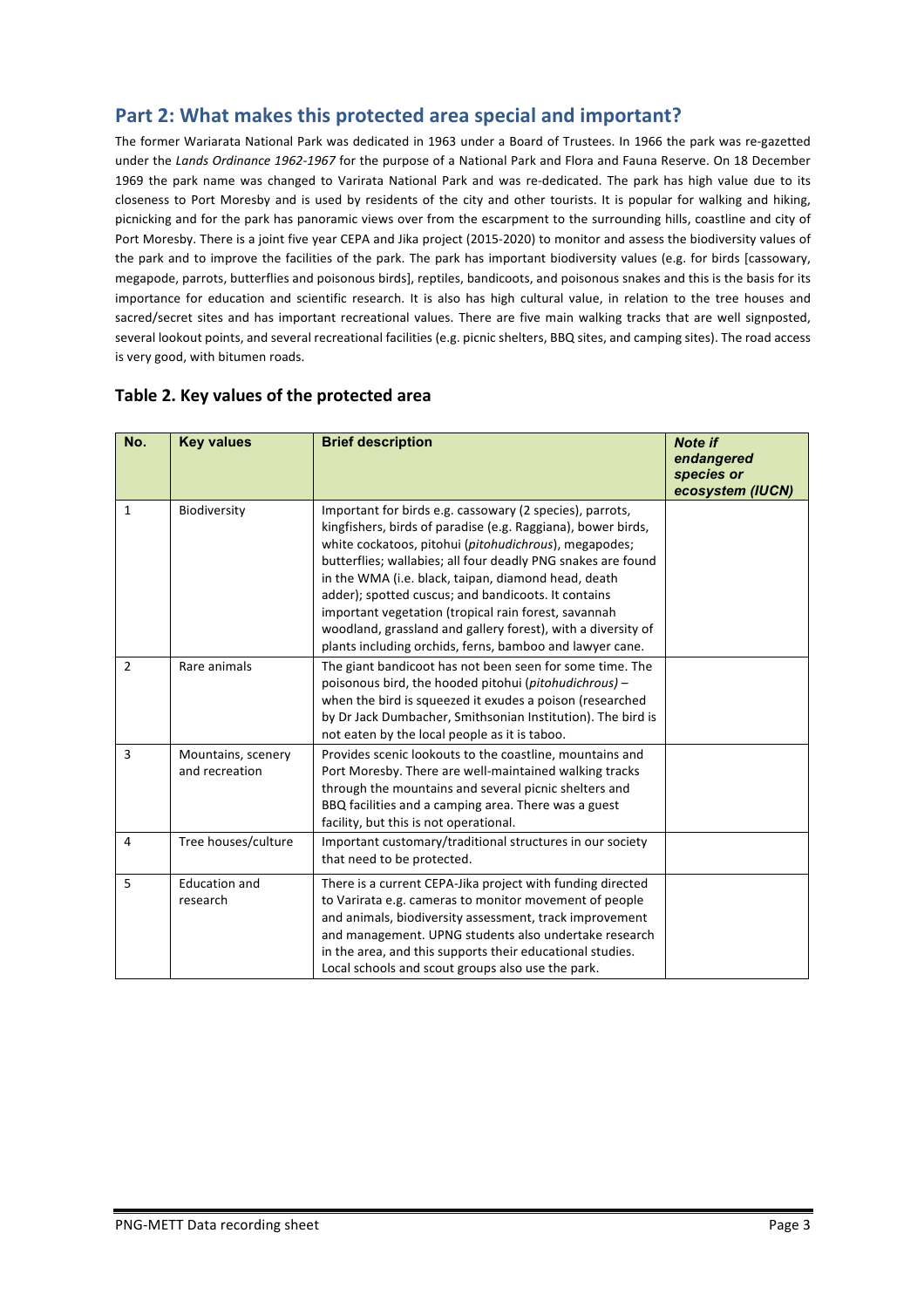### **Table 3. Checklist of benefits**

### Not important 0; Important 1; Very important 2; Don't know DK

| How important is the protected area<br>for each of the listed values/benefits?                                                               | <b>Score</b><br>(0,1,2, DK) | <b>Comment</b>                                                                                                                                                                                                                                                                                                                                                                                                                                                          |
|----------------------------------------------------------------------------------------------------------------------------------------------|-----------------------------|-------------------------------------------------------------------------------------------------------------------------------------------------------------------------------------------------------------------------------------------------------------------------------------------------------------------------------------------------------------------------------------------------------------------------------------------------------------------------|
| 1. Biodiversity - the presence of<br>many different kinds of plants,<br>animals and ecosystems                                               | 2                           | Many different kinds of plants and animals (e.g. trees, orchids,<br>cassowary [2 species] and other birds, snakes                                                                                                                                                                                                                                                                                                                                                       |
| 2. Presence of rare, threatened, or<br>endangered species (plants and<br>animals)                                                            | $\overline{2}$              | The pitohui is a rare bird. It is important to look after the species in<br>the park so that they don't disappear. We need to make sure that<br>we don't overhunt birds. The long-beaked echidna has disappeared<br>from the park.                                                                                                                                                                                                                                      |
| 3. Ecosystems (e.g. wetlands,<br>grasslands, coral reefs etc) that are<br>rare because they have been<br>cleared or destroyed in other areas | $\overline{2}$              | Forest with eucalypt species, ferns, orchids and related wildlife, and<br>grassland ecosystems.                                                                                                                                                                                                                                                                                                                                                                         |
| 4. Protecting clean, fresh water                                                                                                             | $\overline{2}$              | Water from the park is used for Port Moresby's water supply and for<br>consumption by customary landowners who live on the boundaries<br>of the park.                                                                                                                                                                                                                                                                                                                   |
| 5. Sustaining important species in big<br>enough numbers that they are able<br>to survive here                                               | $\overline{2}$              | The park is large enough to support cassowary and other bird<br>species.                                                                                                                                                                                                                                                                                                                                                                                                |
| 6. Providing a source of employment<br>for local communities now                                                                             | $\overline{2}$              | The park currently employs some people e.g. from the Jika project<br>(small contract work) and one permanent ranger lives on the park<br>and is employed by CEPA.                                                                                                                                                                                                                                                                                                       |
| 7. Providing resources for local<br>subsistence (food, building<br>materials, medicines etc.)                                                | $\mathbf{1}$                | Gardens are outside the park. Trees in the park are not cut for<br>housing, but some plants are used for medicine. However, outsiders<br>illegally enter the park and take resources e.g. timber and hunt<br>wildlife.                                                                                                                                                                                                                                                  |
| Providing community development<br>8.<br>opportunities through sustainable<br>resource use                                                   | 1                           |                                                                                                                                                                                                                                                                                                                                                                                                                                                                         |
| Religious or spiritual significance<br>9.<br>(e.g. tambu places)                                                                             | $\overline{2}$              | There are some special spirit places e.g. near the lake.                                                                                                                                                                                                                                                                                                                                                                                                                |
| 10. Plant species of high social,<br>cultural, or economic importance                                                                        | $\overline{2}$              | Some plants are used for traditional ceremonies and for medicines.                                                                                                                                                                                                                                                                                                                                                                                                      |
| 11. Animal species of high social,<br>cultural, or economic importance                                                                       | $\overline{2}$              | Feathers are important for ceremonial purposes.                                                                                                                                                                                                                                                                                                                                                                                                                         |
| 12. Attractive scenery                                                                                                                       | $\overline{2}$              | The park has good structure, with trees, shrubs and ground cover<br>and there are several walking tracks through the forest. There are<br>several scenic lookouts from the mountain top and escarpment with<br>views to the surrounding mountains, cliffs, the city and coast.                                                                                                                                                                                          |
| 13. Tourism now                                                                                                                              | $\overline{2}$              | Tourism brings in revenue to CEPA. People come for sightseeing and<br>also birdwatching and walking. There are about 100 people each<br>month – some camp and some are day visitors/ picnickers. Anyone<br>can enter and walk through the park. The gate fee or non-<br>national/non-citizens is K5 and for nationals K2 per person per day.<br>There is a boom gate and station at the entry, although it is not<br>operational at the moment due to limited staffing. |
| 14. Potential value for tourism in the<br>future                                                                                             | $\overline{2}$              | There is a Memorandum of Understanding between CEPA, Jika,<br>Tourism Authority, Koiari LLG, and UPNG. Part of the project is<br>about tapping into developing a tourism package (e.g. to develop a<br>bird watching program, which used to be important, and will involve<br>the customary landowners who will have a role in performing<br>traditional dance, selling artifacts et). The traditional tree houses are<br>also important in the tourism package.        |
| 15. Educational and/or scientific value                                                                                                      | $\overline{2}$              | University and school students come to the park and also overseas<br>researchers. There was a research station here, but it was burned<br>down and it is not operational.                                                                                                                                                                                                                                                                                               |
| 16. Maintaining culture and tradition<br>on customary land and passing this<br>on to future generations                                      | $\overline{2}$              |                                                                                                                                                                                                                                                                                                                                                                                                                                                                         |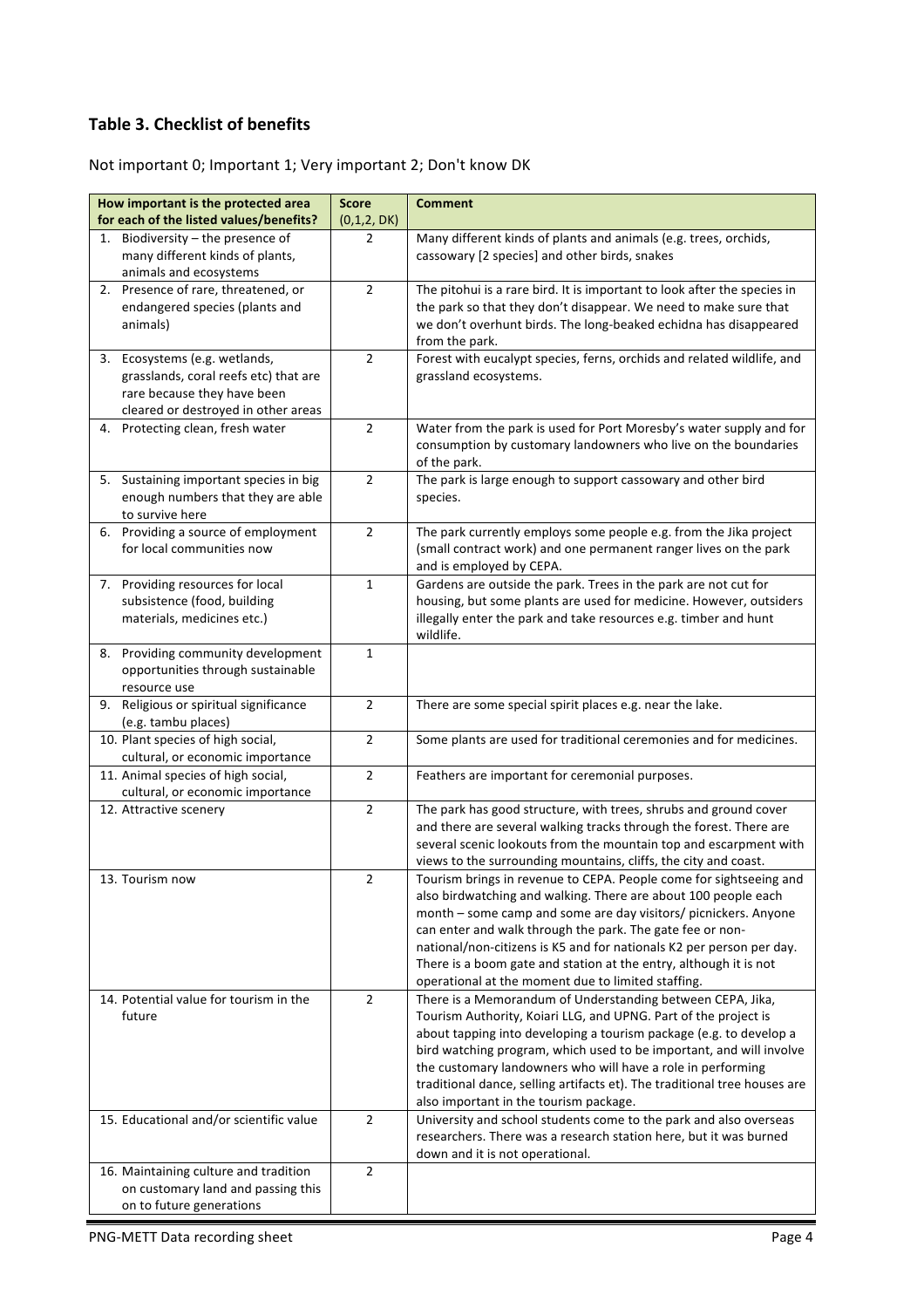### Part 3: What are the threats to the protected area?

# **Table 4: Threats to the protected area**<br>**H** High significance threats are seriously degrading va

- High significance threats are seriously degrading values. This means they are badly damaging some value -it might be a kind of animal or plant, or your traditional gardens
- **M** Medium threats are having some negative impact they are damaging values but not so badly
- **L** Low threats are present but not seriously damaging values<br>**0** N/A where the threat is not present in the protected area c
- **N/A** where the threat is not present in the protected area or where something is happening but is not threatening the values at all

| <b>Threat type</b>                           | <b>Score</b><br>(H, M, L, 0) | <b>Notes</b>                                                                                                    |
|----------------------------------------------|------------------------------|-----------------------------------------------------------------------------------------------------------------|
| 1.1 Housing and settlement                   | 0                            |                                                                                                                 |
| 1.1a Population increase in the              | 0                            |                                                                                                                 |
| protected area community                     |                              |                                                                                                                 |
| 1.2 Commercial and industrial areas          | 0                            |                                                                                                                 |
| 1.3 Tourism and recreation                   | $\Omega$                     |                                                                                                                 |
| infrastructure                               |                              |                                                                                                                 |
| 2.1 Customary land owner and                 | 0                            | There are no customary land users in the park. They reside in villages                                          |
| community gardens and small crops            |                              | outside the park and do not have gardens in the park.                                                           |
| 2.1a Drug cultivation                        | 0                            |                                                                                                                 |
| 2.1b Commercial plantations                  | 0                            |                                                                                                                 |
| 2.2 Wood and pulp plantations                | 0                            |                                                                                                                 |
| 2.3 Livestock farming and grazing            | 0                            |                                                                                                                 |
| 2.4 Marine and freshwater                    | 0                            |                                                                                                                 |
| aquaculture                                  |                              |                                                                                                                 |
| 3.1 Oil and gas drilling                     | 0                            |                                                                                                                 |
| 3.2 Mining and quarrying                     | 0                            |                                                                                                                 |
| 3.3 Energy generation                        | L                            |                                                                                                                 |
| 4.1 Roads and railroads (include             | L                            | There is a very good CEPA funded bitumen road into the park from the                                            |
| road-killed animals)                         |                              | road to Sogeri. The road inside the park is also bitumen and leads from                                         |
|                                              |                              | the entrance gate to the lookout at the top of the mountain (833m), to                                          |
|                                              |                              | the former visitor lodge and lookout and various picnic area and                                                |
|                                              |                              | walking tracks. There is a small amount of traffic on the road and it                                           |
|                                              |                              | may cause some small threat to animals. There is a newly constructed                                            |
|                                              |                              | dirt road to a mobile tower located in the park and this has resulted in<br>the destruction of some vegetation. |
| 4.2 Utility and service lines (e.g.          | $\mathsf{L}$                 | There are two communication towers (Digicel and Police                                                          |
| electricity cables, telephone lines)         |                              | Communication) and there are proposals to build two additional                                                  |
|                                              |                              | towers. In order to gain access to these new towers there is the                                                |
|                                              |                              | potential for more damage (e.g. vegetation loss). The towers do not                                             |
|                                              |                              | affect the visual amenity from within the park, but the towers a very                                           |
|                                              |                              | visible when entering and leaving the park and this as reduced the                                              |
|                                              |                              | visual amenity of the park, especially the scenic vistas. The                                                   |
|                                              |                              | respondents also believed there was an unknown potential threat                                                 |
|                                              |                              | from radiation.                                                                                                 |
| 4.3 Shipping lanes                           | 0                            |                                                                                                                 |
| 4.4 Flight paths                             | 0                            | It is on a flight path to Popondetta, but it is not a threat.                                                   |
| 5.1 Hunting, killing and collecting          | M                            | There is hunting within the park and some species may be impacted,                                              |
| terrestrial animals (including killing       |                              | but this was largely unmonitored and unknown. People from outside                                               |
| of animals as a result of                    |                              | come in and hunt occasionally, but the community is not clear on how                                            |
| human/wildlife conflict)                     |                              | many enter and how many animals are hunted. They hunt deer, wild                                                |
|                                              |                              | pigs, cuscus, cassowary, wallaby and many other animals.                                                        |
| 5.2 Gathering terrestrial plants or          | м                            | Outsiders come in and take plant material e.g. grass for grass skirts                                           |
| plant products (non-timber)                  |                              | and other plants for building materials.                                                                        |
| 5.3a Logging and wood harvesting             | M                            | Outsiders also take some timber for firewood.                                                                   |
| for local/customary use                      |                              |                                                                                                                 |
| 5.3b Logging and wood harvesting -           | L                            | Logging happened in the 1950s, but it has now stopped. This is a low                                            |
| commercial logging                           |                              | threat.                                                                                                         |
| 5.4a Fishing, killing and harvesting         | 0                            | There is no fishing in the park for customary use.                                                              |
| aquatic resources for<br>local/customary use |                              |                                                                                                                 |
|                                              |                              |                                                                                                                 |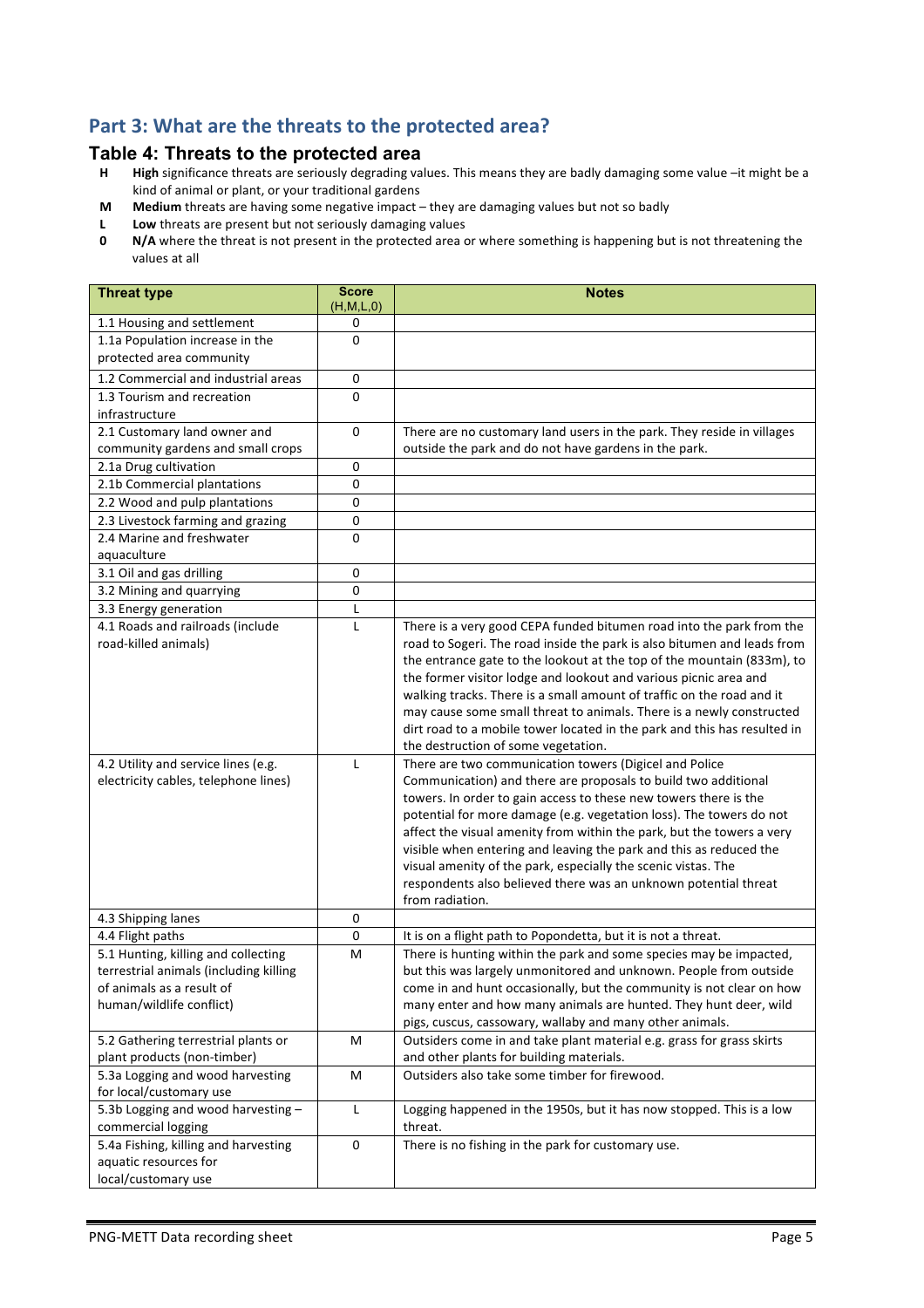| 5.4b Fishing, killing and harvesting<br>0<br>aquatic resources for commercial<br>use<br>6.1 Recreational activities and<br>Visitors pay entry fees, but don't always abide by the rules of the park<br>L<br>and cause damage. They sometimes remove plants and in the past<br>tourism<br>have set fire to the park.<br>$\Omega$<br>6.2 War, civil unrest and military<br>exercises<br>6.3 Research, education and other<br>0<br>UPNG students come into the park, but they are informed of the rules<br>work-related activities in protected<br>of the park and this is not a threat. Sometimes they leave flagging tape<br>behind on the trees, but this is a minimal threat.<br>areas<br>6.4 Activities of protected area<br>The manager has a vehicle and this may cause a little damage e.g. to<br>L<br>wildlife.<br>managers (e.g. construction or<br>vehicle use)<br>H<br>6.5 Deliberate vandalism, destructive<br>Outsiders enter the park and cut trees. There is graffiti at picnic areas<br>activities or threats to protected<br>and on trees (carved trees) and deliberate lighting of fires. There are<br>area staff and visitors<br>issues relating to the security and safety of visitors to the park.<br>7.1 Fire and fire suppression<br>н<br>Fires are prevalent in the dry season and this impacts on the<br>vegetation. Fires are human made, often by children/young people,<br>(including arson)<br>and as a result of hunting and vandalism. This has become a habit in<br>the dry season, as the people like to see the fire and the smoke.<br>However, the source of the fire is often from outside the park.<br>$\mathbf 0$<br>7.2 Dams, hydrological modification<br>and water management/use<br>7.3a Increased fragmentation within<br>L<br>There is a new bush track that was created by the communications<br>companies and this and the tower construction resulted in a loss of<br>protected area<br>vegetation (especially with the Police Tower). Other towers are<br>proposed and this will be a threat.<br>7.3b Isolation from other natural<br>0<br>There are no settlements or development on the boundary. There is a<br>cliff on one side.<br>habitat (e.g. deforestation)<br>7.3c Other 'edge effects' on park<br>$\mathbf 0$<br>values<br>7.3d Loss of keystone species (e.g.<br>The long-beaked echidna has disappeared. There is an orchid species<br>$\mathsf{L}$<br>top predators, pollinators etc.)<br>that is no longer seen.<br>8.1 Pest plants<br>Mimosa grass is present and some other invasive plants (with purple<br>M<br>flower), especially along the roads (from vehicles, birds), piper tree is<br>appearing in disturbed areas.<br>Tilapia was introduced into both the lakes by CEPA staff (for fishing<br>8.1a Pest animals<br>H<br>purposes). There was a long dry spell and the tilapia died and "then we<br>put more tilapia in the lake". At the moment there is no threat. One of<br>the lakes was human made for the piggery and the other, higher lake is<br>natural. There is no connection between the lakes, but tilapia have<br>been put into both lakes. One customary landowner said, "before<br>there were fish that my grandfather used to get - there were rainbow<br>coloured fish in the lake" and tilapia are thought to have impacted<br>negatively on the local species, but this is not known for sure. We are<br>not sure what has happened to them. There are other pest animals<br>such as rusa deer, which pull the bark off the trees and this eventually<br>kills the tree; wild boars dig the vegetation and destroy the track; wild<br>dogs and cats (there is video evidence from the Jika project of wild<br>dogs looking for megapode eggs); and cane toads, which were<br>identified as a threat to snakes.<br>8.1b Diseases such as fungus or<br>L<br>viruses that make native plants or<br>animals sick<br>8.2 Introduced genetic material (e.g.<br>0<br>genetically modified organisms)<br>There are pit toilets/latrines for visitor use, but these are not a threat.<br>9.1 Household sewage and urban<br>$\mathbf 0$<br>waste water<br>9.1a Sewage and waste water from<br>0 | <b>Threat type</b>        | <b>Score</b> | <b>Notes</b> |
|-----------------------------------------------------------------------------------------------------------------------------------------------------------------------------------------------------------------------------------------------------------------------------------------------------------------------------------------------------------------------------------------------------------------------------------------------------------------------------------------------------------------------------------------------------------------------------------------------------------------------------------------------------------------------------------------------------------------------------------------------------------------------------------------------------------------------------------------------------------------------------------------------------------------------------------------------------------------------------------------------------------------------------------------------------------------------------------------------------------------------------------------------------------------------------------------------------------------------------------------------------------------------------------------------------------------------------------------------------------------------------------------------------------------------------------------------------------------------------------------------------------------------------------------------------------------------------------------------------------------------------------------------------------------------------------------------------------------------------------------------------------------------------------------------------------------------------------------------------------------------------------------------------------------------------------------------------------------------------------------------------------------------------------------------------------------------------------------------------------------------------------------------------------------------------------------------------------------------------------------------------------------------------------------------------------------------------------------------------------------------------------------------------------------------------------------------------------------------------------------------------------------------------------------------------------------------------------------------------------------------------------------------------------------------------------------------------------------------------------------------------------------------------------------------------------------------------------------------------------------------------------------------------------------------------------------------------------------------------------------------------------------------------------------------------------------------------------------------------------------------------------------------------------------------------------------------------------------------------------------------------------------------------------------------------------------------------------------------------------------------------------------------------------------------------------------------------------------------------------------------------------------------------------------------------------------------------------------------------------------------------------------------------------------------------------------------------------------------------------------------------------------------------------------------------------------------------------------------------------------------------------------------------------------------------------------------------------------------------------------------------------------------------------------------------------------------------------------------------------------------------------------------------------------------------------|---------------------------|--------------|--------------|
|                                                                                                                                                                                                                                                                                                                                                                                                                                                                                                                                                                                                                                                                                                                                                                                                                                                                                                                                                                                                                                                                                                                                                                                                                                                                                                                                                                                                                                                                                                                                                                                                                                                                                                                                                                                                                                                                                                                                                                                                                                                                                                                                                                                                                                                                                                                                                                                                                                                                                                                                                                                                                                                                                                                                                                                                                                                                                                                                                                                                                                                                                                                                                                                                                                                                                                                                                                                                                                                                                                                                                                                                                                                                                                                                                                                                                                                                                                                                                                                                                                                                                                                                                                                   |                           | (H, M, L, 0) |              |
|                                                                                                                                                                                                                                                                                                                                                                                                                                                                                                                                                                                                                                                                                                                                                                                                                                                                                                                                                                                                                                                                                                                                                                                                                                                                                                                                                                                                                                                                                                                                                                                                                                                                                                                                                                                                                                                                                                                                                                                                                                                                                                                                                                                                                                                                                                                                                                                                                                                                                                                                                                                                                                                                                                                                                                                                                                                                                                                                                                                                                                                                                                                                                                                                                                                                                                                                                                                                                                                                                                                                                                                                                                                                                                                                                                                                                                                                                                                                                                                                                                                                                                                                                                                   |                           |              |              |
|                                                                                                                                                                                                                                                                                                                                                                                                                                                                                                                                                                                                                                                                                                                                                                                                                                                                                                                                                                                                                                                                                                                                                                                                                                                                                                                                                                                                                                                                                                                                                                                                                                                                                                                                                                                                                                                                                                                                                                                                                                                                                                                                                                                                                                                                                                                                                                                                                                                                                                                                                                                                                                                                                                                                                                                                                                                                                                                                                                                                                                                                                                                                                                                                                                                                                                                                                                                                                                                                                                                                                                                                                                                                                                                                                                                                                                                                                                                                                                                                                                                                                                                                                                                   |                           |              |              |
|                                                                                                                                                                                                                                                                                                                                                                                                                                                                                                                                                                                                                                                                                                                                                                                                                                                                                                                                                                                                                                                                                                                                                                                                                                                                                                                                                                                                                                                                                                                                                                                                                                                                                                                                                                                                                                                                                                                                                                                                                                                                                                                                                                                                                                                                                                                                                                                                                                                                                                                                                                                                                                                                                                                                                                                                                                                                                                                                                                                                                                                                                                                                                                                                                                                                                                                                                                                                                                                                                                                                                                                                                                                                                                                                                                                                                                                                                                                                                                                                                                                                                                                                                                                   |                           |              |              |
|                                                                                                                                                                                                                                                                                                                                                                                                                                                                                                                                                                                                                                                                                                                                                                                                                                                                                                                                                                                                                                                                                                                                                                                                                                                                                                                                                                                                                                                                                                                                                                                                                                                                                                                                                                                                                                                                                                                                                                                                                                                                                                                                                                                                                                                                                                                                                                                                                                                                                                                                                                                                                                                                                                                                                                                                                                                                                                                                                                                                                                                                                                                                                                                                                                                                                                                                                                                                                                                                                                                                                                                                                                                                                                                                                                                                                                                                                                                                                                                                                                                                                                                                                                                   |                           |              |              |
|                                                                                                                                                                                                                                                                                                                                                                                                                                                                                                                                                                                                                                                                                                                                                                                                                                                                                                                                                                                                                                                                                                                                                                                                                                                                                                                                                                                                                                                                                                                                                                                                                                                                                                                                                                                                                                                                                                                                                                                                                                                                                                                                                                                                                                                                                                                                                                                                                                                                                                                                                                                                                                                                                                                                                                                                                                                                                                                                                                                                                                                                                                                                                                                                                                                                                                                                                                                                                                                                                                                                                                                                                                                                                                                                                                                                                                                                                                                                                                                                                                                                                                                                                                                   |                           |              |              |
|                                                                                                                                                                                                                                                                                                                                                                                                                                                                                                                                                                                                                                                                                                                                                                                                                                                                                                                                                                                                                                                                                                                                                                                                                                                                                                                                                                                                                                                                                                                                                                                                                                                                                                                                                                                                                                                                                                                                                                                                                                                                                                                                                                                                                                                                                                                                                                                                                                                                                                                                                                                                                                                                                                                                                                                                                                                                                                                                                                                                                                                                                                                                                                                                                                                                                                                                                                                                                                                                                                                                                                                                                                                                                                                                                                                                                                                                                                                                                                                                                                                                                                                                                                                   |                           |              |              |
|                                                                                                                                                                                                                                                                                                                                                                                                                                                                                                                                                                                                                                                                                                                                                                                                                                                                                                                                                                                                                                                                                                                                                                                                                                                                                                                                                                                                                                                                                                                                                                                                                                                                                                                                                                                                                                                                                                                                                                                                                                                                                                                                                                                                                                                                                                                                                                                                                                                                                                                                                                                                                                                                                                                                                                                                                                                                                                                                                                                                                                                                                                                                                                                                                                                                                                                                                                                                                                                                                                                                                                                                                                                                                                                                                                                                                                                                                                                                                                                                                                                                                                                                                                                   |                           |              |              |
|                                                                                                                                                                                                                                                                                                                                                                                                                                                                                                                                                                                                                                                                                                                                                                                                                                                                                                                                                                                                                                                                                                                                                                                                                                                                                                                                                                                                                                                                                                                                                                                                                                                                                                                                                                                                                                                                                                                                                                                                                                                                                                                                                                                                                                                                                                                                                                                                                                                                                                                                                                                                                                                                                                                                                                                                                                                                                                                                                                                                                                                                                                                                                                                                                                                                                                                                                                                                                                                                                                                                                                                                                                                                                                                                                                                                                                                                                                                                                                                                                                                                                                                                                                                   |                           |              |              |
|                                                                                                                                                                                                                                                                                                                                                                                                                                                                                                                                                                                                                                                                                                                                                                                                                                                                                                                                                                                                                                                                                                                                                                                                                                                                                                                                                                                                                                                                                                                                                                                                                                                                                                                                                                                                                                                                                                                                                                                                                                                                                                                                                                                                                                                                                                                                                                                                                                                                                                                                                                                                                                                                                                                                                                                                                                                                                                                                                                                                                                                                                                                                                                                                                                                                                                                                                                                                                                                                                                                                                                                                                                                                                                                                                                                                                                                                                                                                                                                                                                                                                                                                                                                   |                           |              |              |
|                                                                                                                                                                                                                                                                                                                                                                                                                                                                                                                                                                                                                                                                                                                                                                                                                                                                                                                                                                                                                                                                                                                                                                                                                                                                                                                                                                                                                                                                                                                                                                                                                                                                                                                                                                                                                                                                                                                                                                                                                                                                                                                                                                                                                                                                                                                                                                                                                                                                                                                                                                                                                                                                                                                                                                                                                                                                                                                                                                                                                                                                                                                                                                                                                                                                                                                                                                                                                                                                                                                                                                                                                                                                                                                                                                                                                                                                                                                                                                                                                                                                                                                                                                                   |                           |              |              |
|                                                                                                                                                                                                                                                                                                                                                                                                                                                                                                                                                                                                                                                                                                                                                                                                                                                                                                                                                                                                                                                                                                                                                                                                                                                                                                                                                                                                                                                                                                                                                                                                                                                                                                                                                                                                                                                                                                                                                                                                                                                                                                                                                                                                                                                                                                                                                                                                                                                                                                                                                                                                                                                                                                                                                                                                                                                                                                                                                                                                                                                                                                                                                                                                                                                                                                                                                                                                                                                                                                                                                                                                                                                                                                                                                                                                                                                                                                                                                                                                                                                                                                                                                                                   |                           |              |              |
|                                                                                                                                                                                                                                                                                                                                                                                                                                                                                                                                                                                                                                                                                                                                                                                                                                                                                                                                                                                                                                                                                                                                                                                                                                                                                                                                                                                                                                                                                                                                                                                                                                                                                                                                                                                                                                                                                                                                                                                                                                                                                                                                                                                                                                                                                                                                                                                                                                                                                                                                                                                                                                                                                                                                                                                                                                                                                                                                                                                                                                                                                                                                                                                                                                                                                                                                                                                                                                                                                                                                                                                                                                                                                                                                                                                                                                                                                                                                                                                                                                                                                                                                                                                   |                           |              |              |
|                                                                                                                                                                                                                                                                                                                                                                                                                                                                                                                                                                                                                                                                                                                                                                                                                                                                                                                                                                                                                                                                                                                                                                                                                                                                                                                                                                                                                                                                                                                                                                                                                                                                                                                                                                                                                                                                                                                                                                                                                                                                                                                                                                                                                                                                                                                                                                                                                                                                                                                                                                                                                                                                                                                                                                                                                                                                                                                                                                                                                                                                                                                                                                                                                                                                                                                                                                                                                                                                                                                                                                                                                                                                                                                                                                                                                                                                                                                                                                                                                                                                                                                                                                                   |                           |              |              |
|                                                                                                                                                                                                                                                                                                                                                                                                                                                                                                                                                                                                                                                                                                                                                                                                                                                                                                                                                                                                                                                                                                                                                                                                                                                                                                                                                                                                                                                                                                                                                                                                                                                                                                                                                                                                                                                                                                                                                                                                                                                                                                                                                                                                                                                                                                                                                                                                                                                                                                                                                                                                                                                                                                                                                                                                                                                                                                                                                                                                                                                                                                                                                                                                                                                                                                                                                                                                                                                                                                                                                                                                                                                                                                                                                                                                                                                                                                                                                                                                                                                                                                                                                                                   |                           |              |              |
|                                                                                                                                                                                                                                                                                                                                                                                                                                                                                                                                                                                                                                                                                                                                                                                                                                                                                                                                                                                                                                                                                                                                                                                                                                                                                                                                                                                                                                                                                                                                                                                                                                                                                                                                                                                                                                                                                                                                                                                                                                                                                                                                                                                                                                                                                                                                                                                                                                                                                                                                                                                                                                                                                                                                                                                                                                                                                                                                                                                                                                                                                                                                                                                                                                                                                                                                                                                                                                                                                                                                                                                                                                                                                                                                                                                                                                                                                                                                                                                                                                                                                                                                                                                   |                           |              |              |
|                                                                                                                                                                                                                                                                                                                                                                                                                                                                                                                                                                                                                                                                                                                                                                                                                                                                                                                                                                                                                                                                                                                                                                                                                                                                                                                                                                                                                                                                                                                                                                                                                                                                                                                                                                                                                                                                                                                                                                                                                                                                                                                                                                                                                                                                                                                                                                                                                                                                                                                                                                                                                                                                                                                                                                                                                                                                                                                                                                                                                                                                                                                                                                                                                                                                                                                                                                                                                                                                                                                                                                                                                                                                                                                                                                                                                                                                                                                                                                                                                                                                                                                                                                                   |                           |              |              |
|                                                                                                                                                                                                                                                                                                                                                                                                                                                                                                                                                                                                                                                                                                                                                                                                                                                                                                                                                                                                                                                                                                                                                                                                                                                                                                                                                                                                                                                                                                                                                                                                                                                                                                                                                                                                                                                                                                                                                                                                                                                                                                                                                                                                                                                                                                                                                                                                                                                                                                                                                                                                                                                                                                                                                                                                                                                                                                                                                                                                                                                                                                                                                                                                                                                                                                                                                                                                                                                                                                                                                                                                                                                                                                                                                                                                                                                                                                                                                                                                                                                                                                                                                                                   |                           |              |              |
|                                                                                                                                                                                                                                                                                                                                                                                                                                                                                                                                                                                                                                                                                                                                                                                                                                                                                                                                                                                                                                                                                                                                                                                                                                                                                                                                                                                                                                                                                                                                                                                                                                                                                                                                                                                                                                                                                                                                                                                                                                                                                                                                                                                                                                                                                                                                                                                                                                                                                                                                                                                                                                                                                                                                                                                                                                                                                                                                                                                                                                                                                                                                                                                                                                                                                                                                                                                                                                                                                                                                                                                                                                                                                                                                                                                                                                                                                                                                                                                                                                                                                                                                                                                   |                           |              |              |
|                                                                                                                                                                                                                                                                                                                                                                                                                                                                                                                                                                                                                                                                                                                                                                                                                                                                                                                                                                                                                                                                                                                                                                                                                                                                                                                                                                                                                                                                                                                                                                                                                                                                                                                                                                                                                                                                                                                                                                                                                                                                                                                                                                                                                                                                                                                                                                                                                                                                                                                                                                                                                                                                                                                                                                                                                                                                                                                                                                                                                                                                                                                                                                                                                                                                                                                                                                                                                                                                                                                                                                                                                                                                                                                                                                                                                                                                                                                                                                                                                                                                                                                                                                                   |                           |              |              |
|                                                                                                                                                                                                                                                                                                                                                                                                                                                                                                                                                                                                                                                                                                                                                                                                                                                                                                                                                                                                                                                                                                                                                                                                                                                                                                                                                                                                                                                                                                                                                                                                                                                                                                                                                                                                                                                                                                                                                                                                                                                                                                                                                                                                                                                                                                                                                                                                                                                                                                                                                                                                                                                                                                                                                                                                                                                                                                                                                                                                                                                                                                                                                                                                                                                                                                                                                                                                                                                                                                                                                                                                                                                                                                                                                                                                                                                                                                                                                                                                                                                                                                                                                                                   |                           |              |              |
|                                                                                                                                                                                                                                                                                                                                                                                                                                                                                                                                                                                                                                                                                                                                                                                                                                                                                                                                                                                                                                                                                                                                                                                                                                                                                                                                                                                                                                                                                                                                                                                                                                                                                                                                                                                                                                                                                                                                                                                                                                                                                                                                                                                                                                                                                                                                                                                                                                                                                                                                                                                                                                                                                                                                                                                                                                                                                                                                                                                                                                                                                                                                                                                                                                                                                                                                                                                                                                                                                                                                                                                                                                                                                                                                                                                                                                                                                                                                                                                                                                                                                                                                                                                   |                           |              |              |
|                                                                                                                                                                                                                                                                                                                                                                                                                                                                                                                                                                                                                                                                                                                                                                                                                                                                                                                                                                                                                                                                                                                                                                                                                                                                                                                                                                                                                                                                                                                                                                                                                                                                                                                                                                                                                                                                                                                                                                                                                                                                                                                                                                                                                                                                                                                                                                                                                                                                                                                                                                                                                                                                                                                                                                                                                                                                                                                                                                                                                                                                                                                                                                                                                                                                                                                                                                                                                                                                                                                                                                                                                                                                                                                                                                                                                                                                                                                                                                                                                                                                                                                                                                                   |                           |              |              |
|                                                                                                                                                                                                                                                                                                                                                                                                                                                                                                                                                                                                                                                                                                                                                                                                                                                                                                                                                                                                                                                                                                                                                                                                                                                                                                                                                                                                                                                                                                                                                                                                                                                                                                                                                                                                                                                                                                                                                                                                                                                                                                                                                                                                                                                                                                                                                                                                                                                                                                                                                                                                                                                                                                                                                                                                                                                                                                                                                                                                                                                                                                                                                                                                                                                                                                                                                                                                                                                                                                                                                                                                                                                                                                                                                                                                                                                                                                                                                                                                                                                                                                                                                                                   |                           |              |              |
|                                                                                                                                                                                                                                                                                                                                                                                                                                                                                                                                                                                                                                                                                                                                                                                                                                                                                                                                                                                                                                                                                                                                                                                                                                                                                                                                                                                                                                                                                                                                                                                                                                                                                                                                                                                                                                                                                                                                                                                                                                                                                                                                                                                                                                                                                                                                                                                                                                                                                                                                                                                                                                                                                                                                                                                                                                                                                                                                                                                                                                                                                                                                                                                                                                                                                                                                                                                                                                                                                                                                                                                                                                                                                                                                                                                                                                                                                                                                                                                                                                                                                                                                                                                   |                           |              |              |
|                                                                                                                                                                                                                                                                                                                                                                                                                                                                                                                                                                                                                                                                                                                                                                                                                                                                                                                                                                                                                                                                                                                                                                                                                                                                                                                                                                                                                                                                                                                                                                                                                                                                                                                                                                                                                                                                                                                                                                                                                                                                                                                                                                                                                                                                                                                                                                                                                                                                                                                                                                                                                                                                                                                                                                                                                                                                                                                                                                                                                                                                                                                                                                                                                                                                                                                                                                                                                                                                                                                                                                                                                                                                                                                                                                                                                                                                                                                                                                                                                                                                                                                                                                                   |                           |              |              |
|                                                                                                                                                                                                                                                                                                                                                                                                                                                                                                                                                                                                                                                                                                                                                                                                                                                                                                                                                                                                                                                                                                                                                                                                                                                                                                                                                                                                                                                                                                                                                                                                                                                                                                                                                                                                                                                                                                                                                                                                                                                                                                                                                                                                                                                                                                                                                                                                                                                                                                                                                                                                                                                                                                                                                                                                                                                                                                                                                                                                                                                                                                                                                                                                                                                                                                                                                                                                                                                                                                                                                                                                                                                                                                                                                                                                                                                                                                                                                                                                                                                                                                                                                                                   |                           |              |              |
|                                                                                                                                                                                                                                                                                                                                                                                                                                                                                                                                                                                                                                                                                                                                                                                                                                                                                                                                                                                                                                                                                                                                                                                                                                                                                                                                                                                                                                                                                                                                                                                                                                                                                                                                                                                                                                                                                                                                                                                                                                                                                                                                                                                                                                                                                                                                                                                                                                                                                                                                                                                                                                                                                                                                                                                                                                                                                                                                                                                                                                                                                                                                                                                                                                                                                                                                                                                                                                                                                                                                                                                                                                                                                                                                                                                                                                                                                                                                                                                                                                                                                                                                                                                   |                           |              |              |
|                                                                                                                                                                                                                                                                                                                                                                                                                                                                                                                                                                                                                                                                                                                                                                                                                                                                                                                                                                                                                                                                                                                                                                                                                                                                                                                                                                                                                                                                                                                                                                                                                                                                                                                                                                                                                                                                                                                                                                                                                                                                                                                                                                                                                                                                                                                                                                                                                                                                                                                                                                                                                                                                                                                                                                                                                                                                                                                                                                                                                                                                                                                                                                                                                                                                                                                                                                                                                                                                                                                                                                                                                                                                                                                                                                                                                                                                                                                                                                                                                                                                                                                                                                                   |                           |              |              |
|                                                                                                                                                                                                                                                                                                                                                                                                                                                                                                                                                                                                                                                                                                                                                                                                                                                                                                                                                                                                                                                                                                                                                                                                                                                                                                                                                                                                                                                                                                                                                                                                                                                                                                                                                                                                                                                                                                                                                                                                                                                                                                                                                                                                                                                                                                                                                                                                                                                                                                                                                                                                                                                                                                                                                                                                                                                                                                                                                                                                                                                                                                                                                                                                                                                                                                                                                                                                                                                                                                                                                                                                                                                                                                                                                                                                                                                                                                                                                                                                                                                                                                                                                                                   |                           |              |              |
|                                                                                                                                                                                                                                                                                                                                                                                                                                                                                                                                                                                                                                                                                                                                                                                                                                                                                                                                                                                                                                                                                                                                                                                                                                                                                                                                                                                                                                                                                                                                                                                                                                                                                                                                                                                                                                                                                                                                                                                                                                                                                                                                                                                                                                                                                                                                                                                                                                                                                                                                                                                                                                                                                                                                                                                                                                                                                                                                                                                                                                                                                                                                                                                                                                                                                                                                                                                                                                                                                                                                                                                                                                                                                                                                                                                                                                                                                                                                                                                                                                                                                                                                                                                   |                           |              |              |
|                                                                                                                                                                                                                                                                                                                                                                                                                                                                                                                                                                                                                                                                                                                                                                                                                                                                                                                                                                                                                                                                                                                                                                                                                                                                                                                                                                                                                                                                                                                                                                                                                                                                                                                                                                                                                                                                                                                                                                                                                                                                                                                                                                                                                                                                                                                                                                                                                                                                                                                                                                                                                                                                                                                                                                                                                                                                                                                                                                                                                                                                                                                                                                                                                                                                                                                                                                                                                                                                                                                                                                                                                                                                                                                                                                                                                                                                                                                                                                                                                                                                                                                                                                                   |                           |              |              |
|                                                                                                                                                                                                                                                                                                                                                                                                                                                                                                                                                                                                                                                                                                                                                                                                                                                                                                                                                                                                                                                                                                                                                                                                                                                                                                                                                                                                                                                                                                                                                                                                                                                                                                                                                                                                                                                                                                                                                                                                                                                                                                                                                                                                                                                                                                                                                                                                                                                                                                                                                                                                                                                                                                                                                                                                                                                                                                                                                                                                                                                                                                                                                                                                                                                                                                                                                                                                                                                                                                                                                                                                                                                                                                                                                                                                                                                                                                                                                                                                                                                                                                                                                                                   |                           |              |              |
|                                                                                                                                                                                                                                                                                                                                                                                                                                                                                                                                                                                                                                                                                                                                                                                                                                                                                                                                                                                                                                                                                                                                                                                                                                                                                                                                                                                                                                                                                                                                                                                                                                                                                                                                                                                                                                                                                                                                                                                                                                                                                                                                                                                                                                                                                                                                                                                                                                                                                                                                                                                                                                                                                                                                                                                                                                                                                                                                                                                                                                                                                                                                                                                                                                                                                                                                                                                                                                                                                                                                                                                                                                                                                                                                                                                                                                                                                                                                                                                                                                                                                                                                                                                   |                           |              |              |
|                                                                                                                                                                                                                                                                                                                                                                                                                                                                                                                                                                                                                                                                                                                                                                                                                                                                                                                                                                                                                                                                                                                                                                                                                                                                                                                                                                                                                                                                                                                                                                                                                                                                                                                                                                                                                                                                                                                                                                                                                                                                                                                                                                                                                                                                                                                                                                                                                                                                                                                                                                                                                                                                                                                                                                                                                                                                                                                                                                                                                                                                                                                                                                                                                                                                                                                                                                                                                                                                                                                                                                                                                                                                                                                                                                                                                                                                                                                                                                                                                                                                                                                                                                                   |                           |              |              |
|                                                                                                                                                                                                                                                                                                                                                                                                                                                                                                                                                                                                                                                                                                                                                                                                                                                                                                                                                                                                                                                                                                                                                                                                                                                                                                                                                                                                                                                                                                                                                                                                                                                                                                                                                                                                                                                                                                                                                                                                                                                                                                                                                                                                                                                                                                                                                                                                                                                                                                                                                                                                                                                                                                                                                                                                                                                                                                                                                                                                                                                                                                                                                                                                                                                                                                                                                                                                                                                                                                                                                                                                                                                                                                                                                                                                                                                                                                                                                                                                                                                                                                                                                                                   |                           |              |              |
|                                                                                                                                                                                                                                                                                                                                                                                                                                                                                                                                                                                                                                                                                                                                                                                                                                                                                                                                                                                                                                                                                                                                                                                                                                                                                                                                                                                                                                                                                                                                                                                                                                                                                                                                                                                                                                                                                                                                                                                                                                                                                                                                                                                                                                                                                                                                                                                                                                                                                                                                                                                                                                                                                                                                                                                                                                                                                                                                                                                                                                                                                                                                                                                                                                                                                                                                                                                                                                                                                                                                                                                                                                                                                                                                                                                                                                                                                                                                                                                                                                                                                                                                                                                   |                           |              |              |
|                                                                                                                                                                                                                                                                                                                                                                                                                                                                                                                                                                                                                                                                                                                                                                                                                                                                                                                                                                                                                                                                                                                                                                                                                                                                                                                                                                                                                                                                                                                                                                                                                                                                                                                                                                                                                                                                                                                                                                                                                                                                                                                                                                                                                                                                                                                                                                                                                                                                                                                                                                                                                                                                                                                                                                                                                                                                                                                                                                                                                                                                                                                                                                                                                                                                                                                                                                                                                                                                                                                                                                                                                                                                                                                                                                                                                                                                                                                                                                                                                                                                                                                                                                                   |                           |              |              |
|                                                                                                                                                                                                                                                                                                                                                                                                                                                                                                                                                                                                                                                                                                                                                                                                                                                                                                                                                                                                                                                                                                                                                                                                                                                                                                                                                                                                                                                                                                                                                                                                                                                                                                                                                                                                                                                                                                                                                                                                                                                                                                                                                                                                                                                                                                                                                                                                                                                                                                                                                                                                                                                                                                                                                                                                                                                                                                                                                                                                                                                                                                                                                                                                                                                                                                                                                                                                                                                                                                                                                                                                                                                                                                                                                                                                                                                                                                                                                                                                                                                                                                                                                                                   |                           |              |              |
|                                                                                                                                                                                                                                                                                                                                                                                                                                                                                                                                                                                                                                                                                                                                                                                                                                                                                                                                                                                                                                                                                                                                                                                                                                                                                                                                                                                                                                                                                                                                                                                                                                                                                                                                                                                                                                                                                                                                                                                                                                                                                                                                                                                                                                                                                                                                                                                                                                                                                                                                                                                                                                                                                                                                                                                                                                                                                                                                                                                                                                                                                                                                                                                                                                                                                                                                                                                                                                                                                                                                                                                                                                                                                                                                                                                                                                                                                                                                                                                                                                                                                                                                                                                   |                           |              |              |
|                                                                                                                                                                                                                                                                                                                                                                                                                                                                                                                                                                                                                                                                                                                                                                                                                                                                                                                                                                                                                                                                                                                                                                                                                                                                                                                                                                                                                                                                                                                                                                                                                                                                                                                                                                                                                                                                                                                                                                                                                                                                                                                                                                                                                                                                                                                                                                                                                                                                                                                                                                                                                                                                                                                                                                                                                                                                                                                                                                                                                                                                                                                                                                                                                                                                                                                                                                                                                                                                                                                                                                                                                                                                                                                                                                                                                                                                                                                                                                                                                                                                                                                                                                                   |                           |              |              |
|                                                                                                                                                                                                                                                                                                                                                                                                                                                                                                                                                                                                                                                                                                                                                                                                                                                                                                                                                                                                                                                                                                                                                                                                                                                                                                                                                                                                                                                                                                                                                                                                                                                                                                                                                                                                                                                                                                                                                                                                                                                                                                                                                                                                                                                                                                                                                                                                                                                                                                                                                                                                                                                                                                                                                                                                                                                                                                                                                                                                                                                                                                                                                                                                                                                                                                                                                                                                                                                                                                                                                                                                                                                                                                                                                                                                                                                                                                                                                                                                                                                                                                                                                                                   |                           |              |              |
|                                                                                                                                                                                                                                                                                                                                                                                                                                                                                                                                                                                                                                                                                                                                                                                                                                                                                                                                                                                                                                                                                                                                                                                                                                                                                                                                                                                                                                                                                                                                                                                                                                                                                                                                                                                                                                                                                                                                                                                                                                                                                                                                                                                                                                                                                                                                                                                                                                                                                                                                                                                                                                                                                                                                                                                                                                                                                                                                                                                                                                                                                                                                                                                                                                                                                                                                                                                                                                                                                                                                                                                                                                                                                                                                                                                                                                                                                                                                                                                                                                                                                                                                                                                   |                           |              |              |
|                                                                                                                                                                                                                                                                                                                                                                                                                                                                                                                                                                                                                                                                                                                                                                                                                                                                                                                                                                                                                                                                                                                                                                                                                                                                                                                                                                                                                                                                                                                                                                                                                                                                                                                                                                                                                                                                                                                                                                                                                                                                                                                                                                                                                                                                                                                                                                                                                                                                                                                                                                                                                                                                                                                                                                                                                                                                                                                                                                                                                                                                                                                                                                                                                                                                                                                                                                                                                                                                                                                                                                                                                                                                                                                                                                                                                                                                                                                                                                                                                                                                                                                                                                                   |                           |              |              |
|                                                                                                                                                                                                                                                                                                                                                                                                                                                                                                                                                                                                                                                                                                                                                                                                                                                                                                                                                                                                                                                                                                                                                                                                                                                                                                                                                                                                                                                                                                                                                                                                                                                                                                                                                                                                                                                                                                                                                                                                                                                                                                                                                                                                                                                                                                                                                                                                                                                                                                                                                                                                                                                                                                                                                                                                                                                                                                                                                                                                                                                                                                                                                                                                                                                                                                                                                                                                                                                                                                                                                                                                                                                                                                                                                                                                                                                                                                                                                                                                                                                                                                                                                                                   |                           |              |              |
|                                                                                                                                                                                                                                                                                                                                                                                                                                                                                                                                                                                                                                                                                                                                                                                                                                                                                                                                                                                                                                                                                                                                                                                                                                                                                                                                                                                                                                                                                                                                                                                                                                                                                                                                                                                                                                                                                                                                                                                                                                                                                                                                                                                                                                                                                                                                                                                                                                                                                                                                                                                                                                                                                                                                                                                                                                                                                                                                                                                                                                                                                                                                                                                                                                                                                                                                                                                                                                                                                                                                                                                                                                                                                                                                                                                                                                                                                                                                                                                                                                                                                                                                                                                   |                           |              |              |
|                                                                                                                                                                                                                                                                                                                                                                                                                                                                                                                                                                                                                                                                                                                                                                                                                                                                                                                                                                                                                                                                                                                                                                                                                                                                                                                                                                                                                                                                                                                                                                                                                                                                                                                                                                                                                                                                                                                                                                                                                                                                                                                                                                                                                                                                                                                                                                                                                                                                                                                                                                                                                                                                                                                                                                                                                                                                                                                                                                                                                                                                                                                                                                                                                                                                                                                                                                                                                                                                                                                                                                                                                                                                                                                                                                                                                                                                                                                                                                                                                                                                                                                                                                                   |                           |              |              |
|                                                                                                                                                                                                                                                                                                                                                                                                                                                                                                                                                                                                                                                                                                                                                                                                                                                                                                                                                                                                                                                                                                                                                                                                                                                                                                                                                                                                                                                                                                                                                                                                                                                                                                                                                                                                                                                                                                                                                                                                                                                                                                                                                                                                                                                                                                                                                                                                                                                                                                                                                                                                                                                                                                                                                                                                                                                                                                                                                                                                                                                                                                                                                                                                                                                                                                                                                                                                                                                                                                                                                                                                                                                                                                                                                                                                                                                                                                                                                                                                                                                                                                                                                                                   |                           |              |              |
|                                                                                                                                                                                                                                                                                                                                                                                                                                                                                                                                                                                                                                                                                                                                                                                                                                                                                                                                                                                                                                                                                                                                                                                                                                                                                                                                                                                                                                                                                                                                                                                                                                                                                                                                                                                                                                                                                                                                                                                                                                                                                                                                                                                                                                                                                                                                                                                                                                                                                                                                                                                                                                                                                                                                                                                                                                                                                                                                                                                                                                                                                                                                                                                                                                                                                                                                                                                                                                                                                                                                                                                                                                                                                                                                                                                                                                                                                                                                                                                                                                                                                                                                                                                   |                           |              |              |
|                                                                                                                                                                                                                                                                                                                                                                                                                                                                                                                                                                                                                                                                                                                                                                                                                                                                                                                                                                                                                                                                                                                                                                                                                                                                                                                                                                                                                                                                                                                                                                                                                                                                                                                                                                                                                                                                                                                                                                                                                                                                                                                                                                                                                                                                                                                                                                                                                                                                                                                                                                                                                                                                                                                                                                                                                                                                                                                                                                                                                                                                                                                                                                                                                                                                                                                                                                                                                                                                                                                                                                                                                                                                                                                                                                                                                                                                                                                                                                                                                                                                                                                                                                                   |                           |              |              |
|                                                                                                                                                                                                                                                                                                                                                                                                                                                                                                                                                                                                                                                                                                                                                                                                                                                                                                                                                                                                                                                                                                                                                                                                                                                                                                                                                                                                                                                                                                                                                                                                                                                                                                                                                                                                                                                                                                                                                                                                                                                                                                                                                                                                                                                                                                                                                                                                                                                                                                                                                                                                                                                                                                                                                                                                                                                                                                                                                                                                                                                                                                                                                                                                                                                                                                                                                                                                                                                                                                                                                                                                                                                                                                                                                                                                                                                                                                                                                                                                                                                                                                                                                                                   |                           |              |              |
|                                                                                                                                                                                                                                                                                                                                                                                                                                                                                                                                                                                                                                                                                                                                                                                                                                                                                                                                                                                                                                                                                                                                                                                                                                                                                                                                                                                                                                                                                                                                                                                                                                                                                                                                                                                                                                                                                                                                                                                                                                                                                                                                                                                                                                                                                                                                                                                                                                                                                                                                                                                                                                                                                                                                                                                                                                                                                                                                                                                                                                                                                                                                                                                                                                                                                                                                                                                                                                                                                                                                                                                                                                                                                                                                                                                                                                                                                                                                                                                                                                                                                                                                                                                   |                           |              |              |
|                                                                                                                                                                                                                                                                                                                                                                                                                                                                                                                                                                                                                                                                                                                                                                                                                                                                                                                                                                                                                                                                                                                                                                                                                                                                                                                                                                                                                                                                                                                                                                                                                                                                                                                                                                                                                                                                                                                                                                                                                                                                                                                                                                                                                                                                                                                                                                                                                                                                                                                                                                                                                                                                                                                                                                                                                                                                                                                                                                                                                                                                                                                                                                                                                                                                                                                                                                                                                                                                                                                                                                                                                                                                                                                                                                                                                                                                                                                                                                                                                                                                                                                                                                                   |                           |              |              |
|                                                                                                                                                                                                                                                                                                                                                                                                                                                                                                                                                                                                                                                                                                                                                                                                                                                                                                                                                                                                                                                                                                                                                                                                                                                                                                                                                                                                                                                                                                                                                                                                                                                                                                                                                                                                                                                                                                                                                                                                                                                                                                                                                                                                                                                                                                                                                                                                                                                                                                                                                                                                                                                                                                                                                                                                                                                                                                                                                                                                                                                                                                                                                                                                                                                                                                                                                                                                                                                                                                                                                                                                                                                                                                                                                                                                                                                                                                                                                                                                                                                                                                                                                                                   |                           |              |              |
|                                                                                                                                                                                                                                                                                                                                                                                                                                                                                                                                                                                                                                                                                                                                                                                                                                                                                                                                                                                                                                                                                                                                                                                                                                                                                                                                                                                                                                                                                                                                                                                                                                                                                                                                                                                                                                                                                                                                                                                                                                                                                                                                                                                                                                                                                                                                                                                                                                                                                                                                                                                                                                                                                                                                                                                                                                                                                                                                                                                                                                                                                                                                                                                                                                                                                                                                                                                                                                                                                                                                                                                                                                                                                                                                                                                                                                                                                                                                                                                                                                                                                                                                                                                   | protected area facilities |              |              |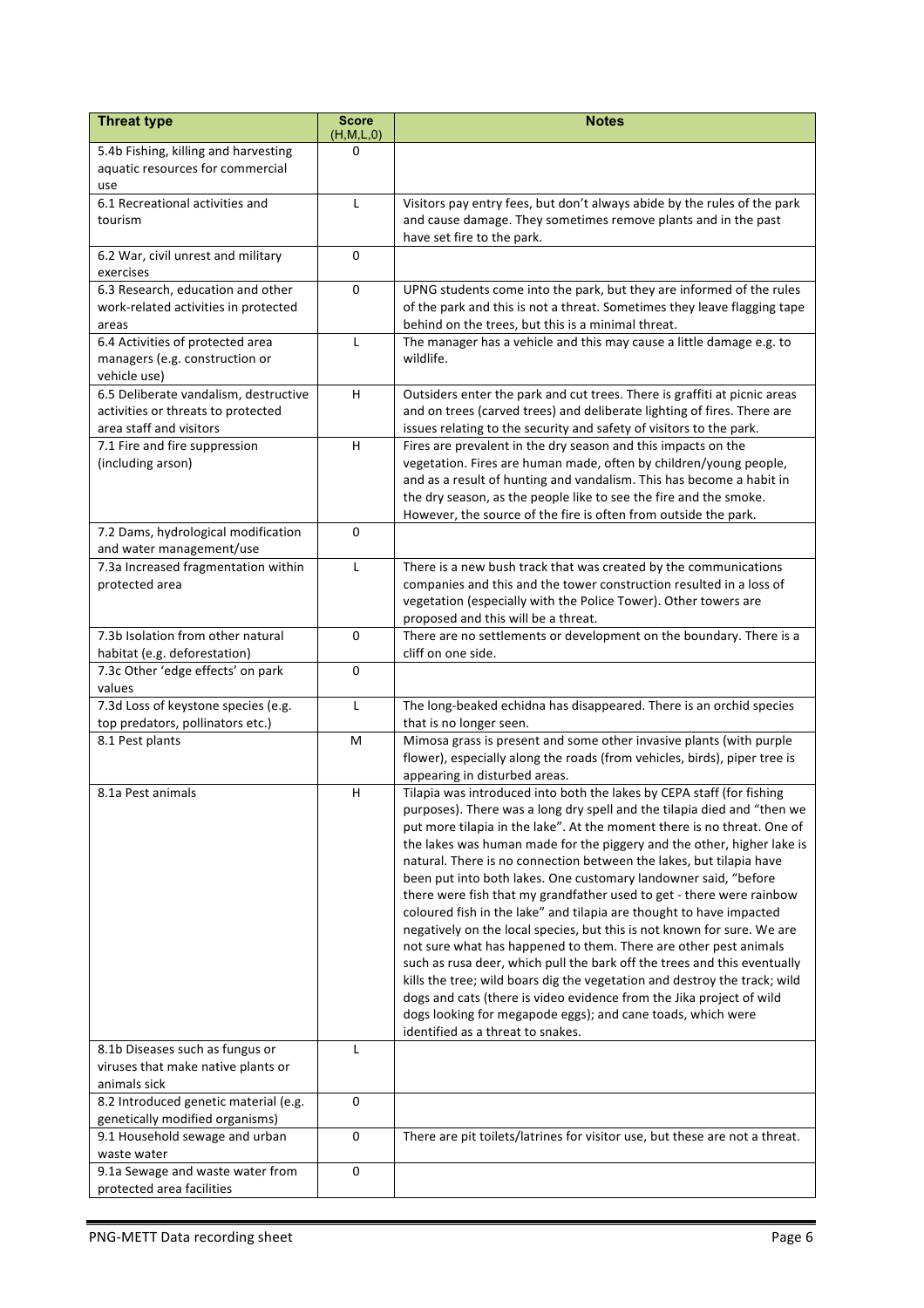| <b>Threat type</b>                                      | <b>Score</b><br>(H, M, L, 0) | <b>Notes</b>                                                               |
|---------------------------------------------------------|------------------------------|----------------------------------------------------------------------------|
| 9.2 Industrial, mining and military<br>effluents        | 0                            |                                                                            |
| 9.3 Agricultural and forestry                           | $\Omega$                     |                                                                            |
| effluents (e.g. excess fertilizers or                   |                              |                                                                            |
| pesticides)                                             |                              |                                                                            |
| 9.4 Garbage and solid waste                             | H                            | There is littering in the protected area.                                  |
| 9.5 Air-borne pollutants                                | 0                            |                                                                            |
| 9.6 Excess energy (e.g. heat<br>pollution, lights etc.) | 0                            |                                                                            |
| 10.1 Volcanoes                                          | $\Omega$                     |                                                                            |
| 10.2 Earthquakes/Tsunamis                               | $\Omega$                     |                                                                            |
| 10.3 Avalanches/Landslides                              | 0                            |                                                                            |
| 10.4 Erosion and siltation/                             | $\Omega$                     |                                                                            |
| deposition (e.g. shoreline or riverbed                  |                              |                                                                            |
| changes)                                                |                              |                                                                            |
| 11.1 Habitat shifting and alteration                    | $\Omega$                     |                                                                            |
| 11.2 Droughts                                           | L                            | Drought causes a loss of algae and fungus - they die off.                  |
| 11.3 Temperature extremes                               | $\Omega$                     |                                                                            |
| 11.4 Storms and flooding                                | $\mathbf{I}$                 | There are big storms and winds that cause trees to fall over.              |
| 11.5 Coral bleaching                                    | $\Omega$                     |                                                                            |
| 11.6 Intrusion by saltwater into                        | $\Omega$                     |                                                                            |
| gardens etc.                                            |                              |                                                                            |
| 11.7 Sea level rise                                     | $\Omega$                     |                                                                            |
| Other (please explain)                                  |                              |                                                                            |
| 12.1 Loss of cultural links, traditional                | H                            | Loss of traditional local language, as more people speak Tok Pisin now.    |
| knowledge and/or management                             |                              | Loss of hunting skills, and the tree houses.                               |
| practices                                               |                              |                                                                            |
| 12.2 Natural deterioration of                           | $\Omega$                     |                                                                            |
| important cultural site values                          |                              |                                                                            |
| 12.3 Destruction of cultural heritage                   | L                            | There is a taboo site near the lake. Visitors now go to this site and they |
| buildings, gardens, sites etc.                          |                              | are not supposed to. The site is thus devalued.                            |
| Other (please explain)                                  |                              |                                                                            |

### Table 5. Worst threats and ways forward

| <b>Threat</b><br>No. | <b>Threat</b><br>(Most significant<br>first) | <b>Threat number</b><br>or name (copy<br>no. from Table 4) | Nature of the threat, impact and how to reduce the<br>impact.                                                                                                                                                                                                                                                                                                                                                                                                                                                                      |
|----------------------|----------------------------------------------|------------------------------------------------------------|------------------------------------------------------------------------------------------------------------------------------------------------------------------------------------------------------------------------------------------------------------------------------------------------------------------------------------------------------------------------------------------------------------------------------------------------------------------------------------------------------------------------------------|
| 1                    | Security and safety of<br>visitors           | Other                                                      | The park is important for recreation/visitation. However, there<br>have been instances of loss of property and threats to<br>personal security. There is a need to involve the communities<br>and employ more park rangers; and have agreements with<br>other law enforcement agencies e.g. police, to do more<br>frequent (weekly) patrols and thus to be seen by the<br>surrounding community to have a presence in the park. More<br>information about safety issues (awareness raising) should be<br>provided to visitors.     |
| $\overline{c}$       | Garbage and littering                        | 9.4                                                        | The picnic areas in the main area need collection devices (bins<br>and a collection service). There needs to be awareness raising<br>to make people more responsible (e.g. take your garbage with<br>you).                                                                                                                                                                                                                                                                                                                         |
| 3                    | Loss of culture                              | 12.1                                                       | Need to stress parental responsibilities. Our children now<br>speak English and not their local language. There needs to be<br>greater awareness of the important aspects of our culture e.g.<br>the tree houses, language, responsibilities. Involve parents in<br>the school system to teach the children about their language<br>and traditions and customs. Most children now learn in English<br>and not their 'place talk'. Learning of traditions also starts at<br>home and the parents should play a bigger role in this. |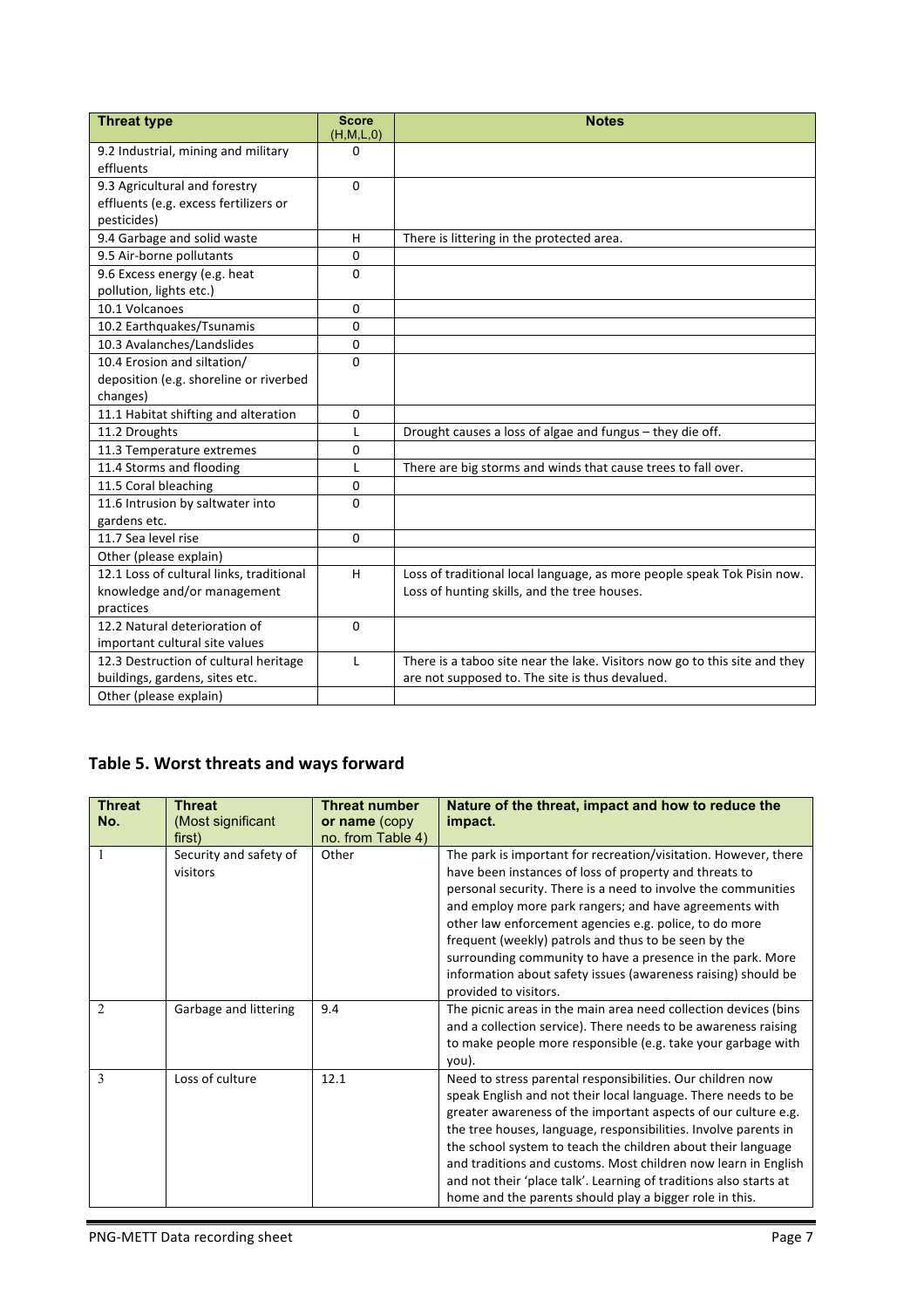# Part 4: What is the management like in the protected area?

| Table 6. Management effectiveness scores, comments, next steps |  |
|----------------------------------------------------------------|--|
|----------------------------------------------------------------|--|

| <b>Issue</b>                      | <b>Score</b><br>$(0,1,2,3 \text{ NA})$ | <b>Comment</b>                                                                                                                                                                                                                                                                                                                                                                                                                                                                                    | <b>Next steps</b>                                                                                                                                                                                                                                                                                                                                                                                                                                                                                                                                      |
|-----------------------------------|----------------------------------------|---------------------------------------------------------------------------------------------------------------------------------------------------------------------------------------------------------------------------------------------------------------------------------------------------------------------------------------------------------------------------------------------------------------------------------------------------------------------------------------------------|--------------------------------------------------------------------------------------------------------------------------------------------------------------------------------------------------------------------------------------------------------------------------------------------------------------------------------------------------------------------------------------------------------------------------------------------------------------------------------------------------------------------------------------------------------|
| 1a. Legal status                  | 3                                      | The area was declared a National Park<br>under the National Parks Act.                                                                                                                                                                                                                                                                                                                                                                                                                            |                                                                                                                                                                                                                                                                                                                                                                                                                                                                                                                                                        |
| 1b. Legal status                  |                                        |                                                                                                                                                                                                                                                                                                                                                                                                                                                                                                   |                                                                                                                                                                                                                                                                                                                                                                                                                                                                                                                                                        |
| 2a. Protected area<br>regulations | 1                                      | There are some traditional rules for<br>managing the park (although the<br>customary landowners live outside the<br>park). There are no formal regulations,<br>other than those governing use and<br>visitor access. The effectiveness of the<br>regulations is limited.                                                                                                                                                                                                                          |                                                                                                                                                                                                                                                                                                                                                                                                                                                                                                                                                        |
| 2b. Protected area<br>regulations |                                        |                                                                                                                                                                                                                                                                                                                                                                                                                                                                                                   |                                                                                                                                                                                                                                                                                                                                                                                                                                                                                                                                                        |
| 3. Law enforcement                | 0                                      | There is very little law enforcement<br>due to lack of capacity and funds. The<br>main illegal activities include poaching,<br>hunting, gathering decorative and<br>medicinal plants, collecting fire wood<br>and housing material, starting fires and<br>littering. A ranger is stationed<br>permanently at the park and can shut<br>the gate to keep vehicles out.<br>However, there is limited community<br>presence on the park to monitor<br>activities that may harm the protected<br>area. | There is a need to increase the<br>ranger presence in the park;<br>improve the ranger facilities;<br>enhance the customary<br>landowner presence skills;<br>increase the park budget for<br>functions such as<br>patrolling/enforcement and<br>visitor management and staff<br>training. The GEF 5 project plans<br>to address some aspects of<br>management effectiveness (e.g.<br>developing guidelines), improving<br>regulations governing<br>management (e.g. use, visitor<br>access), and working with PNG<br>Power and customary<br>landowners. |
| 4. Protected area objectives      | $\overline{2}$                         | There are agreed objectives but the<br>park is not managed according to these<br>objectives. There is an integrated<br>catchment management plan in place<br>with cooperation from customary<br>landowners, Koiari District, Central<br>Province and PNG Power.                                                                                                                                                                                                                                   | Finalise the park management<br>plan.                                                                                                                                                                                                                                                                                                                                                                                                                                                                                                                  |
| 5. Protected area design          | $\mathbf{1}$                           | The size is big enough to meet the<br>objectives, which relate primarily to<br>providing a tourism experience.<br>However, in relation to some of the<br>species (e.g. cassowaries which<br>traverse the wider landscape), the park<br>may not be of sufficient size.                                                                                                                                                                                                                             | To enhance the park's role in<br>providing sufficient habitat for<br>wide ranging species such as the<br>cassowary it would be necessary<br>to expand the size of the park.<br>Such expansion would need the<br>support of the customary<br>landowners.                                                                                                                                                                                                                                                                                                |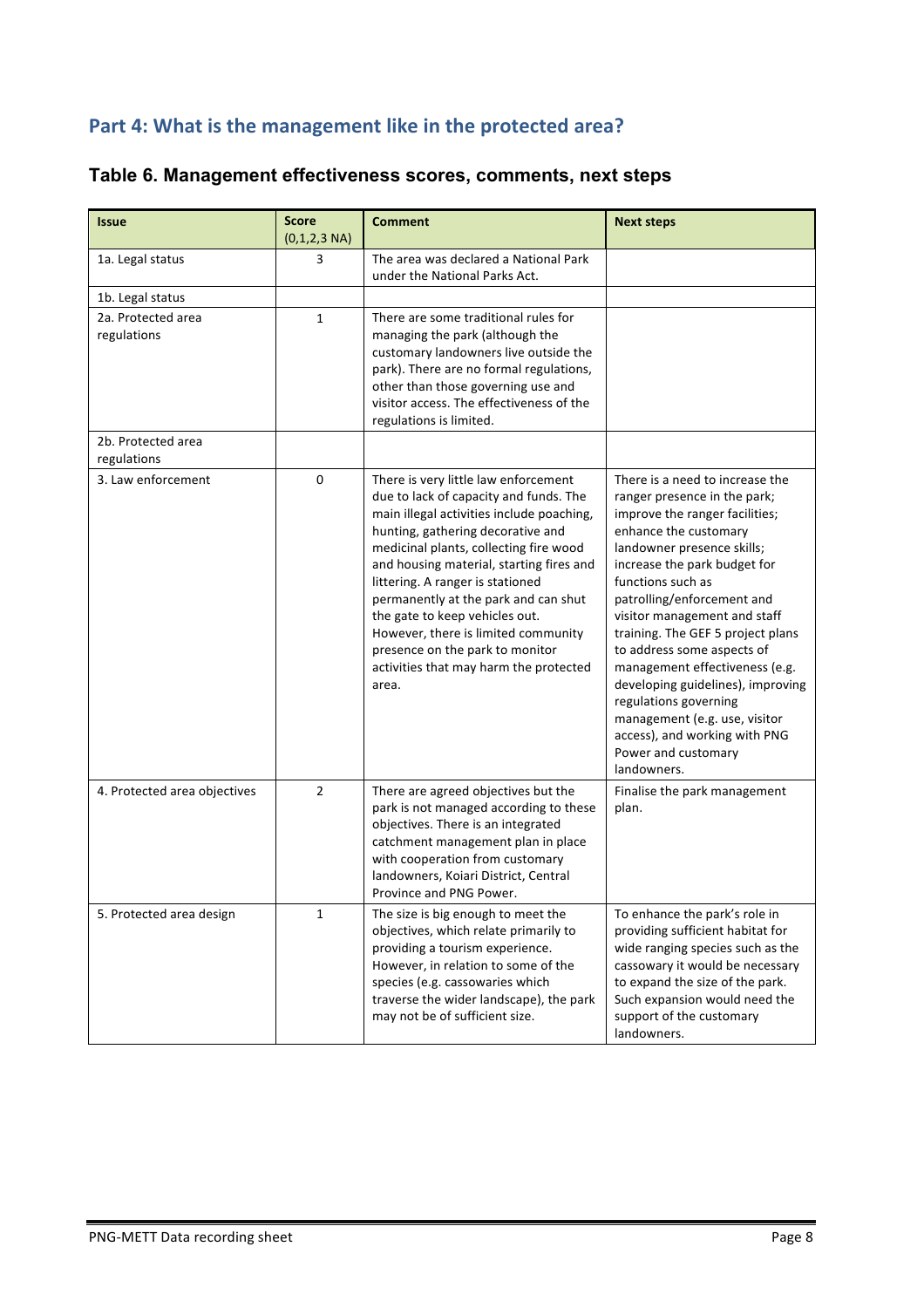| <b>Issue</b>                                       | <b>Score</b><br>$(0,1,2,3 \text{ NA})$ | <b>Comment</b>                                                                                                                                                                                                                                                                                                                                                                                                                                                                                                                         | <b>Next steps</b>                                                                                                                                                                                        |
|----------------------------------------------------|----------------------------------------|----------------------------------------------------------------------------------------------------------------------------------------------------------------------------------------------------------------------------------------------------------------------------------------------------------------------------------------------------------------------------------------------------------------------------------------------------------------------------------------------------------------------------------------|----------------------------------------------------------------------------------------------------------------------------------------------------------------------------------------------------------|
| 6. Protected area boundaries                       | 3                                      | The boundary is fully demarcated,<br>known and mapped. However, it is not<br>demarcated on the ground. There is no<br>fence, although there is a walking track<br>along the boundaries and a cliff on one<br>boundary.                                                                                                                                                                                                                                                                                                                 |                                                                                                                                                                                                          |
| 7. Management plan                                 | $\mathbf{1}$                           | While the park is theory is managed<br>through regulations, there is no<br>Management Plan, although a draft<br>Management plan is being prepared,<br>with the assistance of the Jika project.                                                                                                                                                                                                                                                                                                                                         | Finalise the Management Plan in<br>consultation with the customary<br>landowners.                                                                                                                        |
| 7a. Planning process                               | $\mathbf{1}$                           | The community is involved in<br>developing the draft Management<br>Plan.                                                                                                                                                                                                                                                                                                                                                                                                                                                               |                                                                                                                                                                                                          |
| 7b. Planning process                               | 0                                      |                                                                                                                                                                                                                                                                                                                                                                                                                                                                                                                                        |                                                                                                                                                                                                          |
| 7c. Planning process                               | $\mathbf{1}$                           |                                                                                                                                                                                                                                                                                                                                                                                                                                                                                                                                        |                                                                                                                                                                                                          |
| 8. Regular work plan                               | 1                                      | Work plans are prepared by CEPA<br>annually, but have little funding<br>attached to them.                                                                                                                                                                                                                                                                                                                                                                                                                                              | More funding is required to fully<br>implement effective work plans.                                                                                                                                     |
| 9. Resource inventory                              | 0                                      |                                                                                                                                                                                                                                                                                                                                                                                                                                                                                                                                        |                                                                                                                                                                                                          |
| 10. Protection systems                             | 0                                      | There is an entry gate and signage, but<br>the poachers get illegal entry, despite<br>the presence of a ranger at the park.                                                                                                                                                                                                                                                                                                                                                                                                            |                                                                                                                                                                                                          |
| 11. Research and monitoring                        | $\mathbf{1}$                           | CEPA does not have a regular<br>monitoring program. The Jika project<br>has installed cameras to capture fauna<br>and visitor movement. There has been<br>some research in the past by UPNG and<br>there is a field guide to Varirata<br>National Park. The DEC does not have a<br>complete species inventory of the area<br>especially for amphibians, insects and<br>plants. However, due to the popularity<br>of the park to bird watchers, there is a<br>bird list and a number of IUCN<br>Redlisted species have been identified. | Research and monitoring are<br>needed to underpin effective<br>management. The results of the<br>Jika project will provide<br>important information on species<br>presence, habitat use and<br>movement. |
| 12. Resource management                            | $\mathbf{1}$                           | There is a ranger stationed at the park,<br>but due to limited capacity very little is<br>achieved.                                                                                                                                                                                                                                                                                                                                                                                                                                    | Need more people and funds.                                                                                                                                                                              |
| 13a. Staff numbers                                 | $\mathbf{1}$                           | There is one person employed.                                                                                                                                                                                                                                                                                                                                                                                                                                                                                                          |                                                                                                                                                                                                          |
| 13b. Other people working<br>on the protected area | 0                                      |                                                                                                                                                                                                                                                                                                                                                                                                                                                                                                                                        |                                                                                                                                                                                                          |
| 14. Training and skills                            | $\mathbf{1}$                           |                                                                                                                                                                                                                                                                                                                                                                                                                                                                                                                                        | Ranger training needs to be<br>improved e.g. enforcement and<br>monitoring. Funding sources<br>need to be identified e.g. Jika<br>project.                                                               |
| 15. Current budget                                 | $\mathbf{1}$                           | There is only limited funding and this<br>seriously constrains management.                                                                                                                                                                                                                                                                                                                                                                                                                                                             |                                                                                                                                                                                                          |
| 16. Security of budget                             | 0                                      |                                                                                                                                                                                                                                                                                                                                                                                                                                                                                                                                        |                                                                                                                                                                                                          |
| 17. Management of budget                           | $\mathbf{1}$                           |                                                                                                                                                                                                                                                                                                                                                                                                                                                                                                                                        |                                                                                                                                                                                                          |
| 18. Equipment                                      | $\mathbf{1}$                           | The park has two lawn mowers and<br>some trimmers; 1 staff residence; and<br>pit toilets, but the infrastructure is run<br>down.                                                                                                                                                                                                                                                                                                                                                                                                       | There is a need for mowers and<br>grass cutters.                                                                                                                                                         |
| 19. Maintenance of<br>equipment                    | $\mathbf{1}$                           |                                                                                                                                                                                                                                                                                                                                                                                                                                                                                                                                        |                                                                                                                                                                                                          |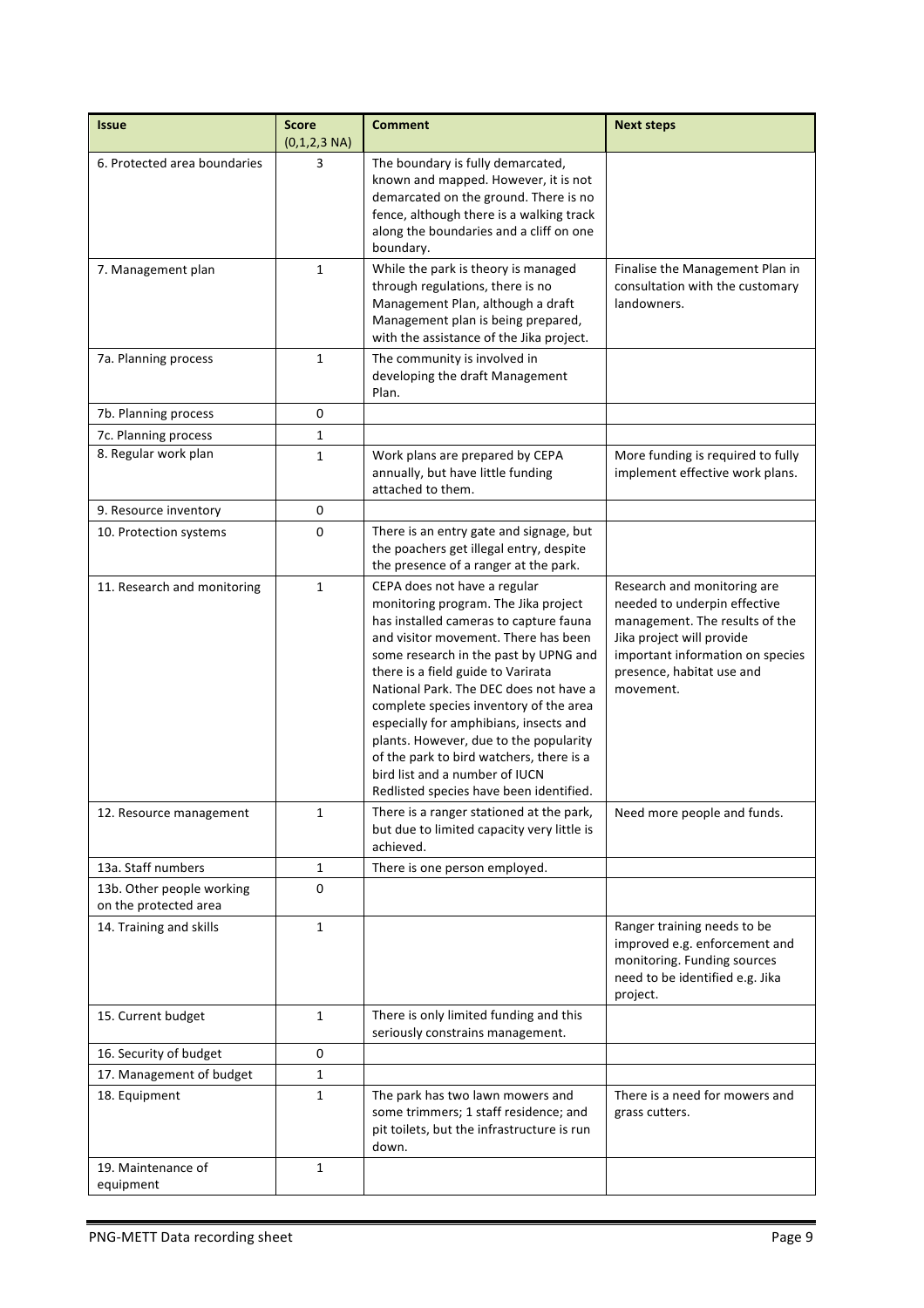| <b>Issue</b>                                          | <b>Score</b><br>$(0,1,2,3 \text{ NA})$ | <b>Comment</b>                                                                                                                                                                                                  | <b>Next steps</b>                                                                                                                                                         |
|-------------------------------------------------------|----------------------------------------|-----------------------------------------------------------------------------------------------------------------------------------------------------------------------------------------------------------------|---------------------------------------------------------------------------------------------------------------------------------------------------------------------------|
| 20. Education and awareness                           | 1                                      | There are limited education<br>opportunities e.g. UPNG and some<br>local schools and scout groups visit the<br>park.                                                                                            | We need to erect more signage;<br>include information in the school<br>curriculum; and target the<br>schools around the protected<br>area to provide more<br>information. |
| 21. Planning for land use or<br>marine activities     | $\overline{2}$                         | The surrounding community and<br>planning framework are aware of the<br>national park.                                                                                                                          |                                                                                                                                                                           |
| 22. State and commercial<br>neighbours                | $\overline{2}$                         | There are contacts between PNG<br>Power and CEPA and the<br>communications providers.                                                                                                                           |                                                                                                                                                                           |
| 23. Indigenous people/<br><b>Customary landowners</b> | $\overline{2}$                         | There is some consultation, particularly<br>in relation to the development of the<br>management plan.                                                                                                           |                                                                                                                                                                           |
| 24a. Impact on communities                            | $\mathbf{1}$                           |                                                                                                                                                                                                                 |                                                                                                                                                                           |
| 24b. Impact on communities                            | 0                                      |                                                                                                                                                                                                                 |                                                                                                                                                                           |
| 24c. Impact on communities                            | $\mathbf{1}$                           | Customary landowners want to keep<br>the national park and they support it.                                                                                                                                     |                                                                                                                                                                           |
| 25. Economic benefit                                  | $\mathbf 0$                            | There is no return to the customary<br>landowners from the visitor fees and it<br>is unknown whether any fees are re-<br>invested in the park.                                                                  |                                                                                                                                                                           |
| 26. Monitoring and<br>evaluation                      | 0                                      |                                                                                                                                                                                                                 |                                                                                                                                                                           |
| 27. Visitor facilities                                | $\overline{2}$                         | There is a picnic shelter, BBQ plates,<br>lookout, five walking tracks, signage,<br>camping site, disused lodge, gates, pit<br>toilets and large mowed picnic areas.                                            | Enhance maintenance on all<br>facilities.                                                                                                                                 |
| 28. Commercial tourism<br>operators                   | 0                                      | There are some bird-watchers that<br>come. There is however, limited<br>contact with the Tourism Promotion<br>Authority.                                                                                        |                                                                                                                                                                           |
| 29. Fees                                              | $\mathbf{1}$                           | Fees apply but are not systematically<br>collected. Fee receipts are not<br>monitored. Fees go to the government,<br>but they are not returned to assist with<br>management, or there is no record for<br>this. |                                                                                                                                                                           |
| 30. Condition of values                               | $\overline{2}$                         |                                                                                                                                                                                                                 |                                                                                                                                                                           |
| 30a.Condition of values                               | $\mathbf{1}$                           | There is some research as a result of<br>the Jika Project.                                                                                                                                                      |                                                                                                                                                                           |
| 30b. Condition of values                              | 0                                      |                                                                                                                                                                                                                 |                                                                                                                                                                           |
| 30c. Condition of values                              | 0                                      |                                                                                                                                                                                                                 |                                                                                                                                                                           |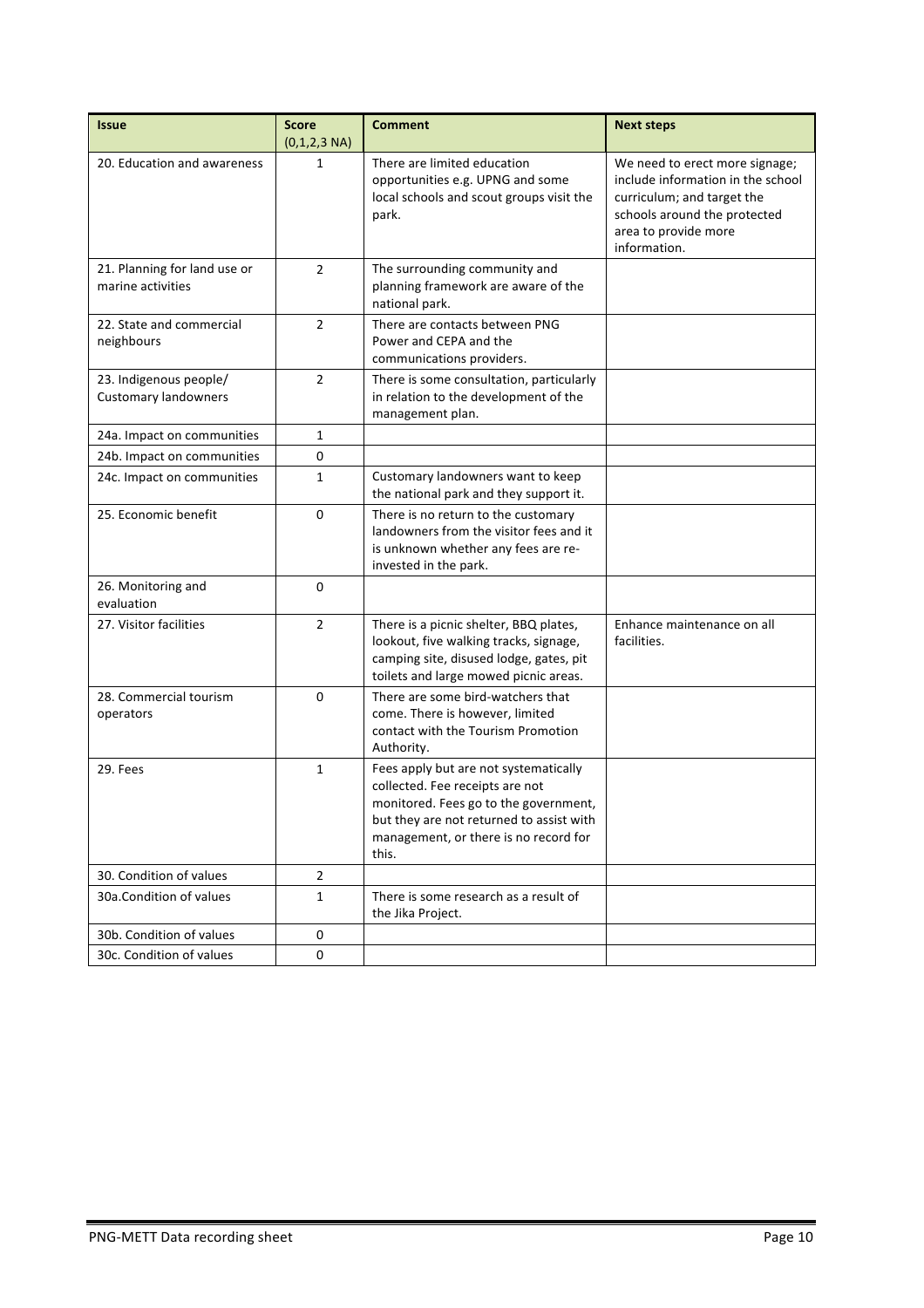## **Part 5: Condition and trends of protected area values**

| <b>Key value</b><br>(from Table 2) | <b>Condition</b><br><b>Score</b><br>(VG, G, F, P, DK) | <b>Trend</b><br>Score,<br>(I, S, D, DK) | Information source and justification for<br>Assessment and HOW the condition can be<br><b>IMPROVED</b>                                                                                                                                                                                                                                                         |
|------------------------------------|-------------------------------------------------------|-----------------------------------------|----------------------------------------------------------------------------------------------------------------------------------------------------------------------------------------------------------------------------------------------------------------------------------------------------------------------------------------------------------------|
| Biodiversity                       | G                                                     | S                                       | Condition is relatively good. Customary landowners do<br>not generally hunt or garden in the park and this has<br>minimized the threat to biodiversity. There is a need to<br>assess the current status to identify the species and<br>ecosystems and to remove the pest animals. The Jika<br>project is assisting with biodiversity survey and<br>monitoring. |
| Rare animals                       | <b>DK</b>                                             | DK                                      | Research and monitoring are needed to better<br>understand these important species.                                                                                                                                                                                                                                                                            |
| Mountains, scenery,<br>recreation  | VG                                                    |                                         | Infrastructure has been improved within the park and<br>the presence of several lookouts means that the<br>mountains and scenery within and beyond the park<br>can be enjoyed by the visitors.                                                                                                                                                                 |
| Tree houses/culture                | F                                                     | D                                       | Not many tree houses are being built and the skills are<br>being lost. Languages are being lost. There needs to be<br>more awareness of the values of the area, particularly<br>in the village and home i.e. more parental<br>involvement.                                                                                                                     |
| <b>Education and research</b>      | G                                                     | S                                       | Improve the publicity surrounding the park. Improve<br>facilities for visitors, including students and<br>researchers. Provide an information centre at the park,<br>with small rooms.                                                                                                                                                                         |

### **Table 7. Values, condition and trend**

### Table 8. Recommendations and ways forward

|                                            | 2.                                     | 3.                                  |
|--------------------------------------------|----------------------------------------|-------------------------------------|
| Increase resources – people, funding,      | Improve or beautify the area to make   | Provide community support to help   |
| facilities and infrastructure. A           | it more attractive for the visitors to | reduce the activities that threaten |
| collaboratively developed management       | the park.                              | the park and ensure that benefits   |
| plan with a secure budget is needed.       |                                        | flow to the community.              |
| Security and safety for visitors must be   |                                        |                                     |
| improved as there are problems with theft  |                                        |                                     |
| and personal security. In the past rangers |                                        |                                     |
| moved around the park and this issue was   |                                        |                                     |
| less of a problem. If we can increase the  |                                        |                                     |
| staff numbers there may be fewer issues    |                                        |                                     |
| with security. Staff decreased when there  |                                        |                                     |
| was a general downsizing of the public     |                                        |                                     |
| service in the 1990s.                      |                                        |                                     |